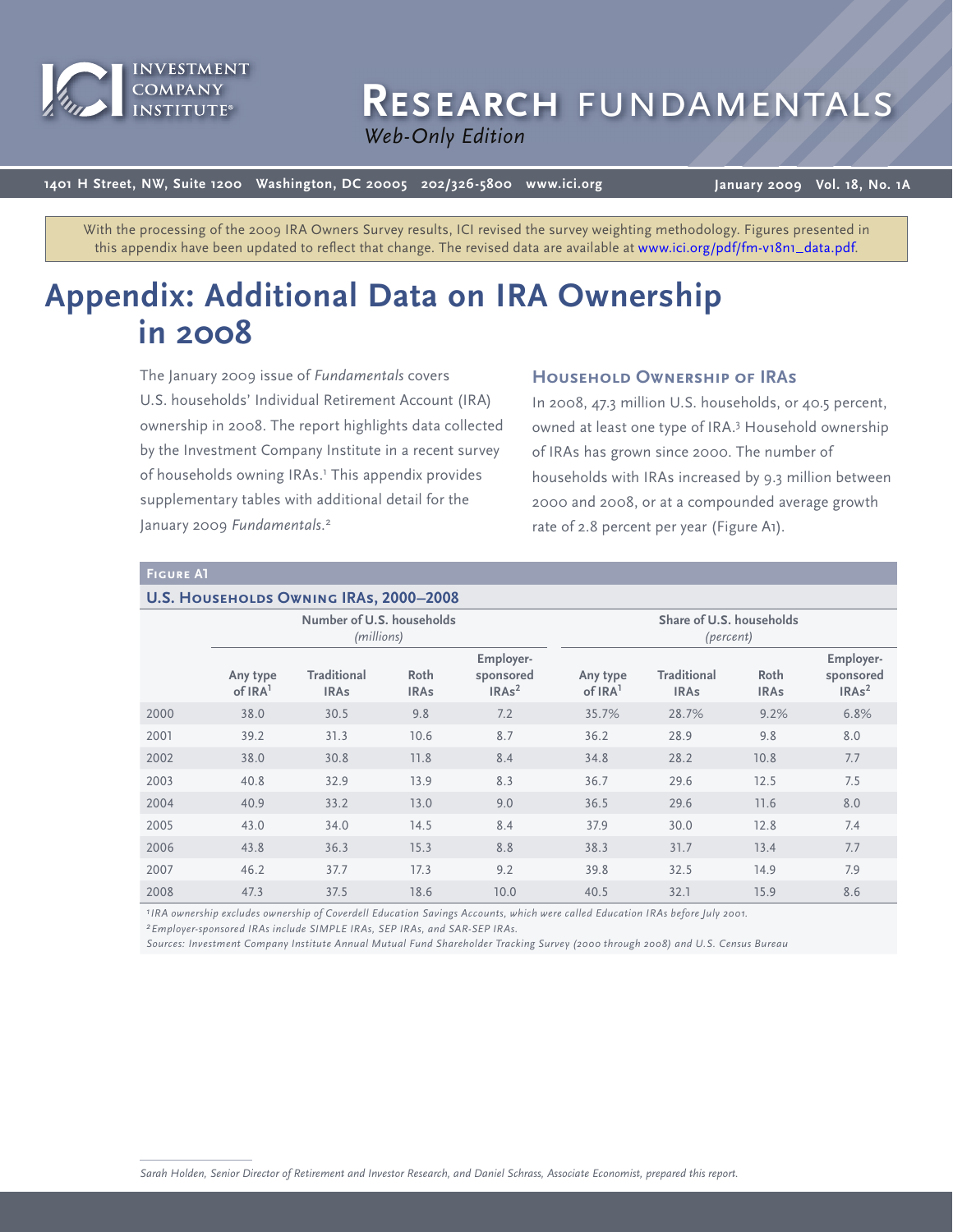# **Growth in Number of IRA-Owning Households**

U.S. households most frequently owned traditional IRAs—the first type of IRA that Congress created (Figure A1).4 Roth IRAs were the second-most frequently held type of IRA, followed by employersponsored IRAs, which include SIMPLE IRAs, SEP IRAs, and SAR-SEP IRAs. Household ownership of Roth IRAs grew the fastest, with the number of households owning Roth IRAs increasing 8.3 percent on average each year between 2000 and 2008. The number of households that owned traditional IRAs rose 2.6 percent on average each year, while the number of households with employer-sponsored IRAs grew at an average rate of 4.2 percent each year during this period.

# **INCIDENCE OF IRA OWNERSHIP BY AGE**

Households headed by older individuals tended to be more likely to own traditional IRAs. Forty-four percent of households headed by individuals aged 55 to 64 years old owned traditional IRAs, compared with only 17 percent of households headed by individuals younger than age 35 (Figure A2). Thirty-eight percent of households headed by individuals aged 65 or older had traditional IRAs, while Roth IRAs were rarely held by older households. One-fifth of households aged 35 to 64 had Roth IRAs.

# **Figure A2**



*1Age is based on the age of the sole or co-decisionmaker for household saving and investing. 2Employer-sponsored IRAs include SIMPLE IRAs, SEP IRAs, and SAR-SEP IRAs. Source: Investment Company Institute Annual Mutual Fund Shareholder Tracking Survey*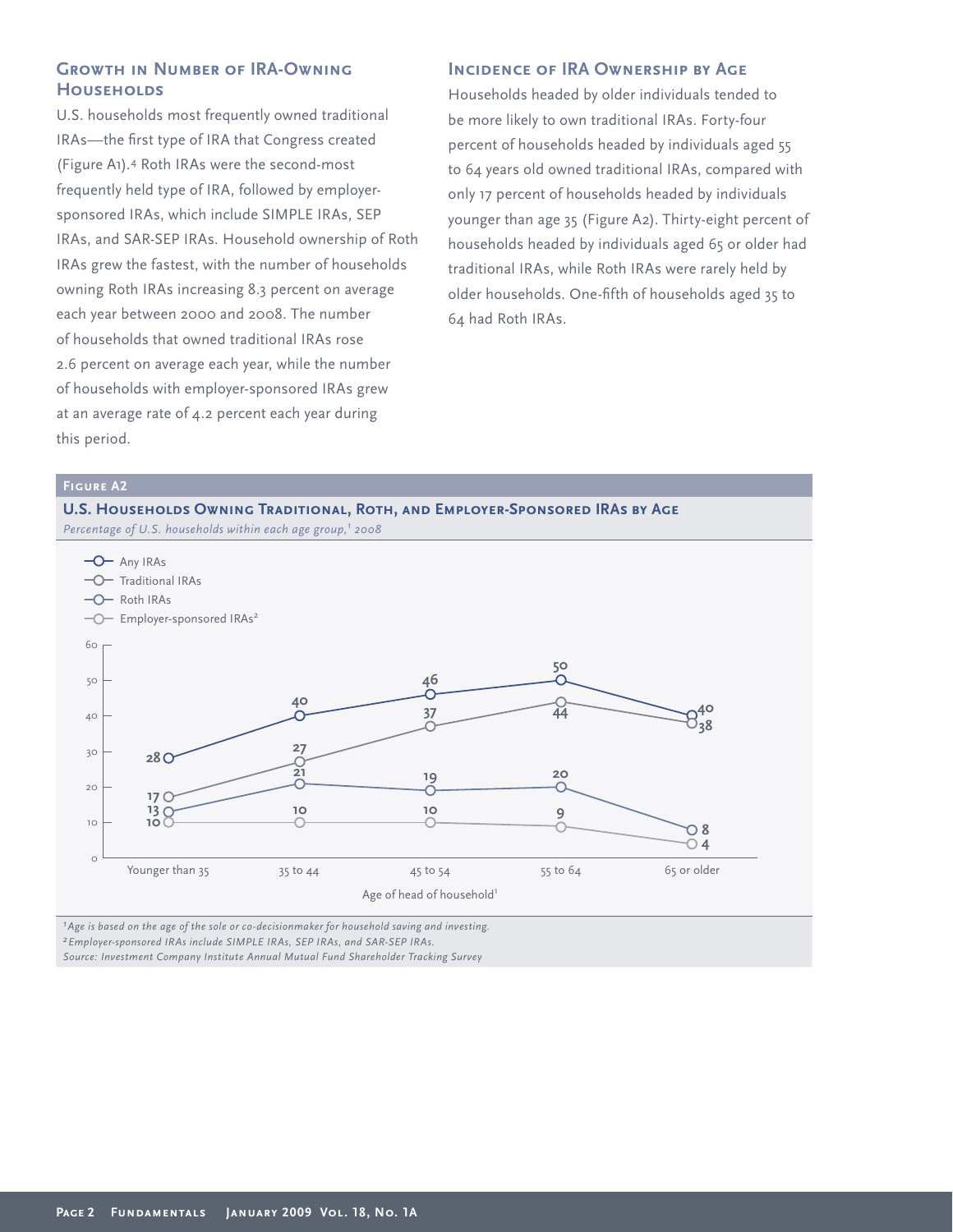# **Incidence of IRA Ownership by Income**

Household ownership of all types of IRAs also tends to increase with household income (Figure A3). Forty-five percent of households with incomes of \$50,000 or more owned traditional IRAs, compared with 19 percent of households with incomes of less then \$50,000. Twenty-five percent of households

with incomes of \$50,000 or more owned Roth IRAs, compared with 6 percent of households with incomes of less than \$50,000. Thirteen percent of households with incomes of \$50,000 or more owned employersponsored IRAs. Only 4 percent of households with incomes of less than \$50,000 owned employersponsored IRAs.

#### **Figure A3**

**U.S. Households Owning Traditional, Roth, and Employer-Sponsored IRAs by Household Income** *Percentage of U.S. households within each income group,<sup>1</sup> 2008* 



*1Total reported is household income before taxes in 2007.*

*2Employer-sponsored IRAs include SIMPLE IRAs, SEP IRAs, and SAR-SEP IRAs.*

*Source: Investment Company Institute Annual Mutual Fund Shareholder Tracking Survey*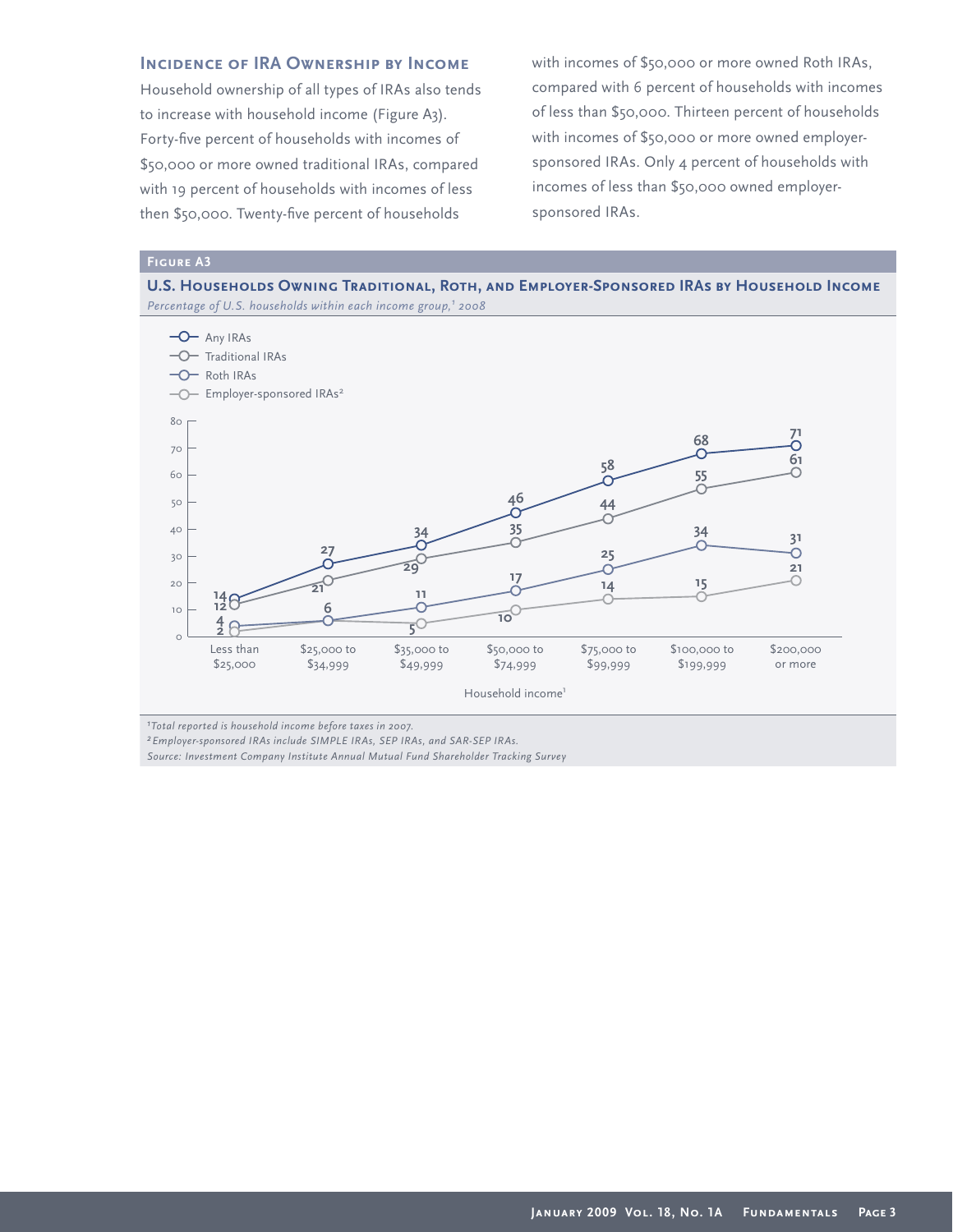# **IRA OWNERSHIP BY GENERATION**

Multiple generations of Americans owned IRAs, but the incidence of IRA ownership was greatest among households headed by individuals that were members of the Baby Boom Generation. In 2008, nearly half of households headed by members of the Baby Boom

Generation owned IRAs (Figure A4). As a result, 44 percent of IRA-owning households were headed by individuals that were members of the Baby Boom Generation (Figure A5). Forty percent of households headed by members of the Baby Boom Generation owned traditional IRAs; one-fifth owned Roth IRAs;

**Figure A4**



*1Generation is based on the age of the sole or co-decisionmaker for household saving and investing.*

*2 IRAs include traditional IRAs, Roth IRAs, and employer-sponsored IRAs (SIMPLE IRAs, SEP IRAs, and SAR-SEP IRAs).*

*Source: Investment Company Institute Annual Mutual Fund Shareholder Tracking Survey* 

### **Figure A5**

# **Baby Boomers Are 44 Percent of All IRA-Owning Households** Percentage distribution of households owning IRAs and all U.S. households by generation,<sup>1</sup> 2008 Silent and GI Generation (born in 1945 or earlier) **24**



*1Generation is based on the age of the sole or co-decisionmaker for household saving and investing. 2 IRAs include traditional IRAs, Roth IRAs, and employer-sponsored IRAs (SIMPLE IRAs, SEP IRAs, and SAR-SEP IRAs). Sources: Investment Company Institute Annual Mutual Fund Shareholder Tracking Survey and U.S. Census Bureau*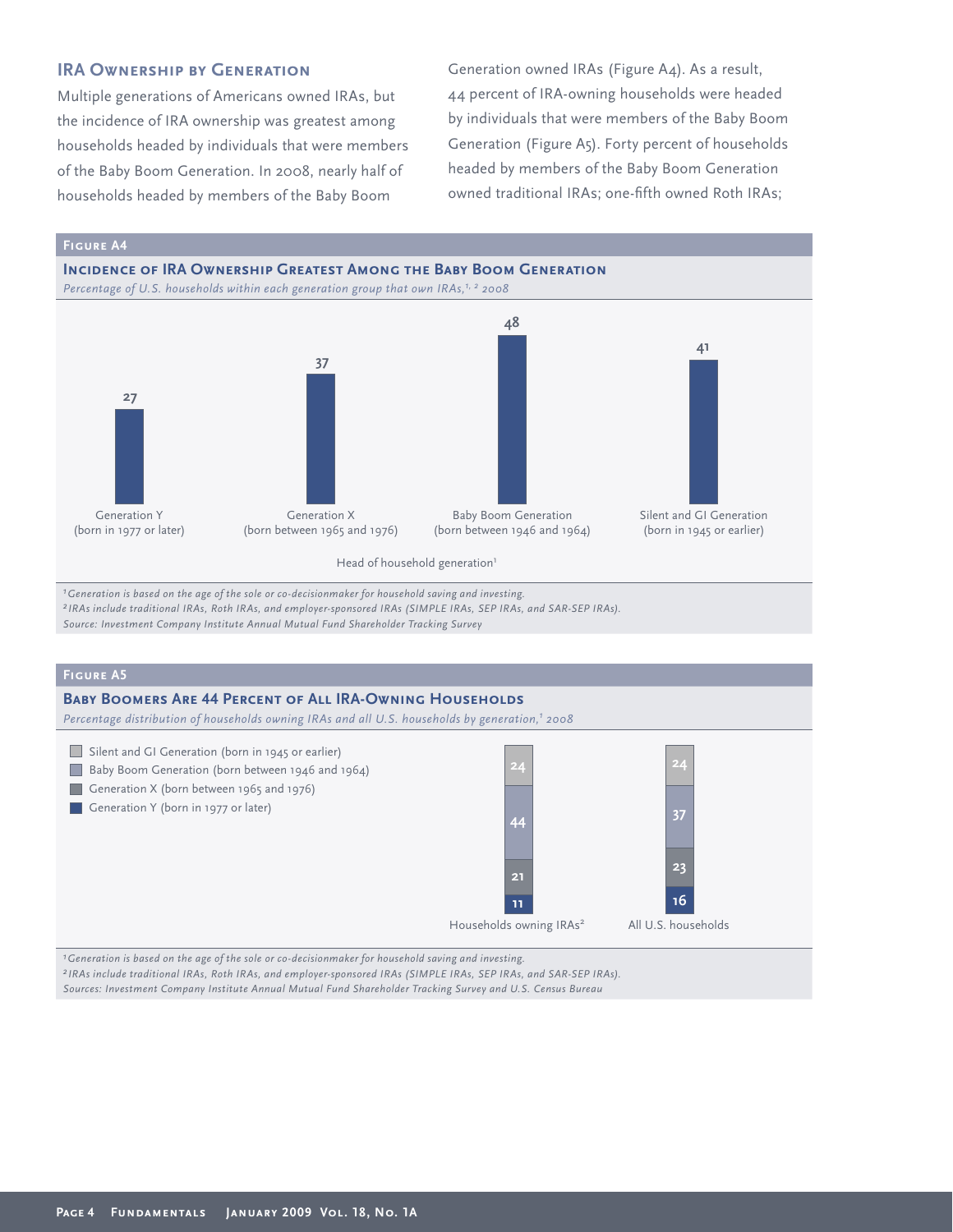nearly one in 10 owned employer-sponsored IRAs (Figure A6). In 2008, households headed by individuals that were members of the Baby Boom Generation held a significant portion of total IRA assets.

Forty-seven percent of all IRA assets were held by households headed by individuals that were members of the Baby Boom Generation.

#### **Figure A6**

**U.S. Households Owning Traditional, Roth, and Employer-Sponsored IRAs by Generation**



*1Generation is based on the age of the sole or co-decisionmaker for household saving and investing. 2Employer-sponsored IRAs include SIMPLE IRAs, SEP IRAs, and SAR-SEP IRAs.*

*Source: Investment Company Institute Annual Mutual Fund Shareholder Tracking Survey*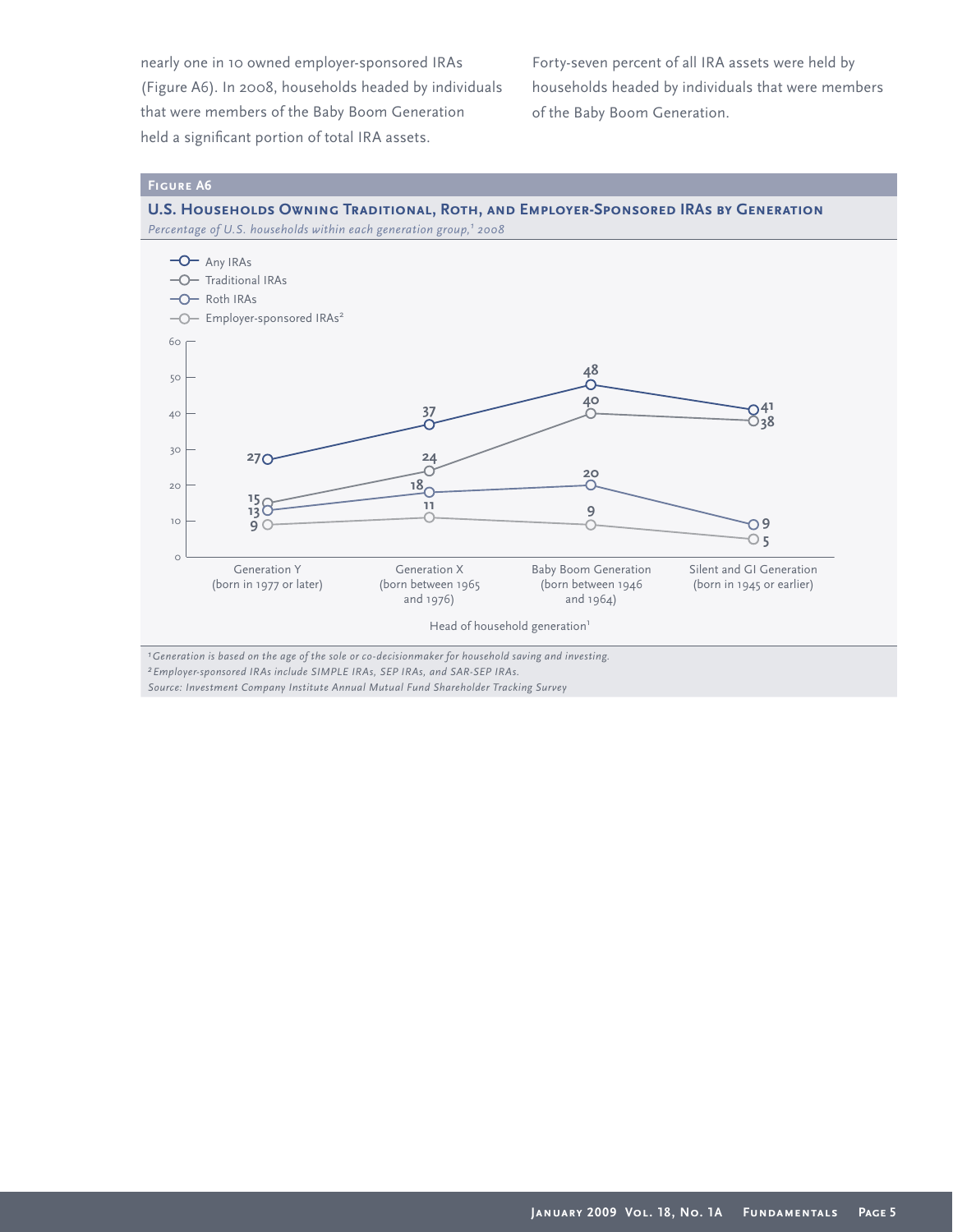# **Households with IRAs Have More Savings Than Other Households**

Both IRAs and employer-sponsored retirement plans provide workers the opportunity to set aside assets for retirement on a tax-advantaged basis. Households with these formal retirement savings arrangements generally have accumulated greater household financial assets compared with households without these arrangements (Figure A7).

# **IRA ACCOUNT BALANCES AND INVESTMENTS**

Median household financial assets in all types of IRAs were \$55,000 in 2008 (Figure A8). Household financial assets in traditional IRAs tended to be greater than assets in Roth or employer-sponsored IRAs. Traditional IRAs have been in existence for a greater number of years than the other types of IRAs, and many households' traditional IRAs contain



*1Formal retirement savings include IRAs, employer-sponsored retirement plans, or both. Source: Investment Company Institute Annual Mutual Fund Shareholder Tracking Survey* 

#### **Figure A8**

#### **Household Financial Assets in IRAs by Type of IRA**

*Percentage of U.S. households with IRA assets in specified ranges, 2008*

|                                                                                       | Total                                    | Type of IRA owned                 |                     |                                                |  |  |
|---------------------------------------------------------------------------------------|------------------------------------------|-----------------------------------|---------------------|------------------------------------------------|--|--|
|                                                                                       | household<br>financial assets<br>in IRAs | <b>Traditional</b><br><b>IRAs</b> | Roth<br><b>IRAs</b> | <b>Employer-sponsored</b><br>IRAs <sup>1</sup> |  |  |
| Assets in type of IRA                                                                 |                                          |                                   |                     |                                                |  |  |
| Less than \$10,000                                                                    | 16                                       | 16                                | 30                  | 28                                             |  |  |
| \$10,000 to \$24,999                                                                  | 14                                       | 14                                | 24                  | 23                                             |  |  |
| \$25,000 to \$49,999                                                                  | 17                                       | 14                                | 20                  | 17                                             |  |  |
| \$50,000 to \$99,999                                                                  | 17                                       | 19                                | 14                  | 9                                              |  |  |
| \$100,000 to \$249,999                                                                | 20                                       | 20                                | 10                  | 16                                             |  |  |
| \$250,000 or more                                                                     | 16                                       | 17                                | $\overline{3}$      | 7                                              |  |  |
|                                                                                       |                                          |                                   |                     |                                                |  |  |
| Mean                                                                                  | \$140,000                                | \$136,400                         | \$51,500            | \$69,000                                       |  |  |
| Median                                                                                | \$55,000                                 | \$60,000                          | \$20,000            | \$22,000                                       |  |  |
| <sup>1</sup> Employer-sponsored IRAs include SIMPLE IRAs, SEP IRAs, and SAR-SEP IRAs. |                                          |                                   |                     |                                                |  |  |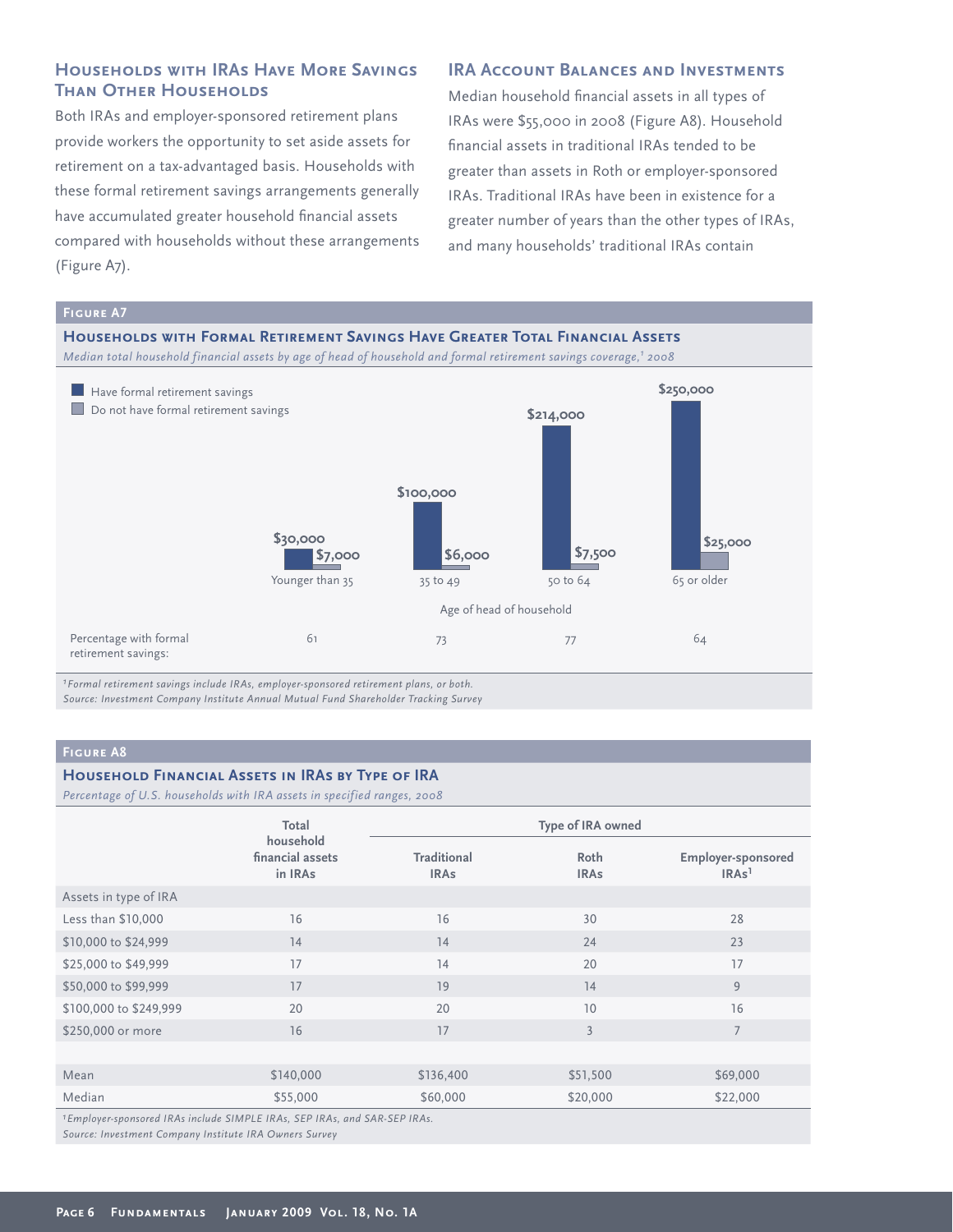employer-sponsored retirement plan rollovers. Roth IRAs have been available since 1998 and have only had very limited opportunity to receive rollovers from employer-sponsored retirement plans.5 In 2008, the median amount in Roth IRAs was \$20,000, and the median amount in employer-sponsored IRAs was \$22,000. The median household financial assets in traditional IRAs were \$60,000.

IRAs help individuals and families accumulate savings over time. This is particularly evident when traditional IRA holdings are grouped according to the length of time households have owned traditional IRAs. For example, households owning traditional IRAs for less than 10 years had median traditional IRA holdings of \$20,000, while households owning traditional IRAs for 20 years or more had median traditional IRA holdings of \$90,000 (Figure A9). Mean traditional IRA holdings, while higher than the median values, exhibited a similar pattern.



# **Figure A9**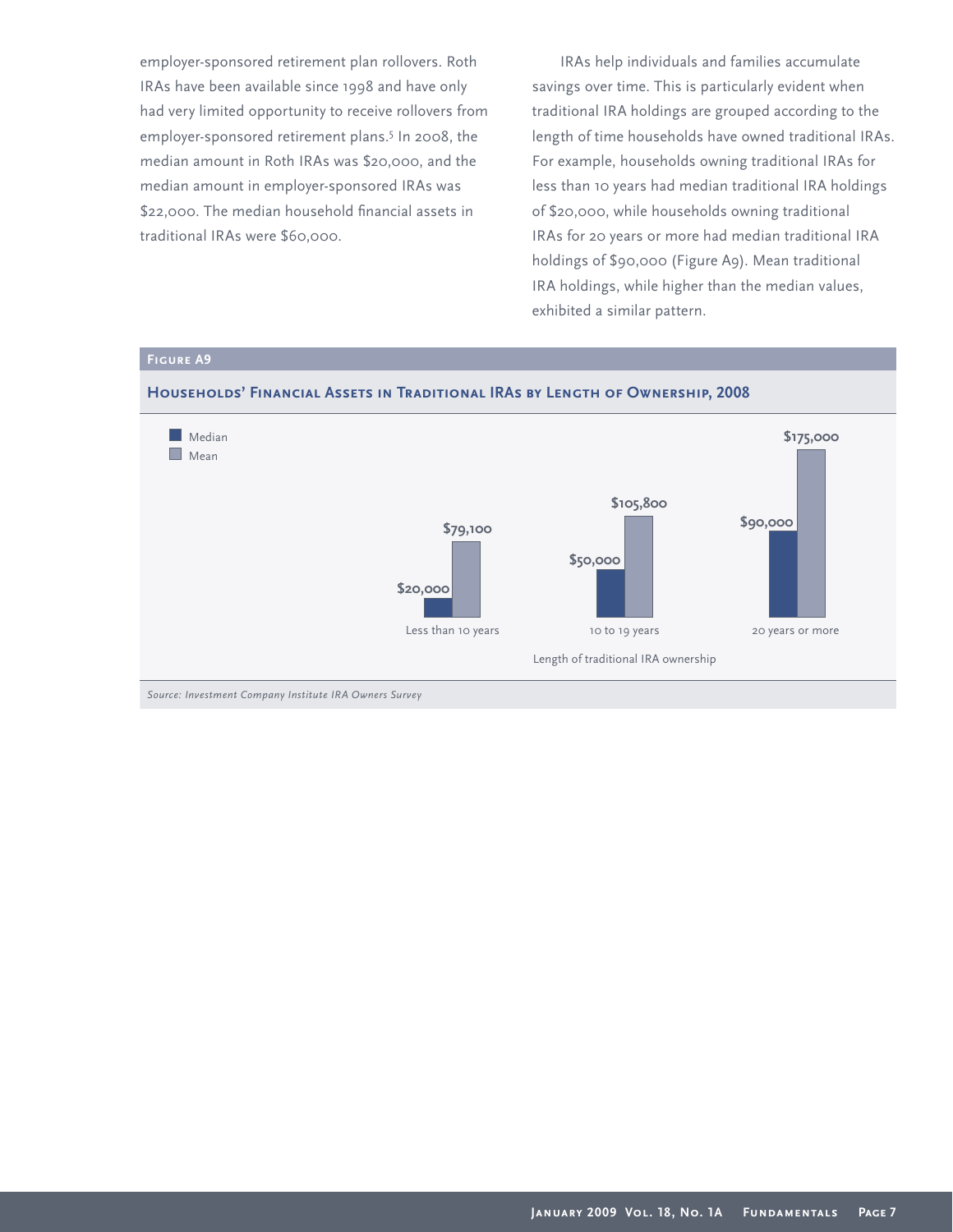Mutual funds were the most common IRA investment (Figure A10).<sup>6</sup> In 2008, nearly three-quarters of IRA-owning households had IRA assets invested in mutual funds, usually stock mutual funds. More than two-fifths held individual stocks in their IRAs. Thirty-four percent of households owning IRAs held

annuities, and nearly three out of 10 held bank deposits in their IRAs. On average, households with traditional or employer-sponsored IRAs held three types of investments in those IRAs, while households with Roth IRAs held two types of investments in their Roth IRAs.

#### **Figure A10**

#### **Types of Investments Held in IRAs**

*Percentage of households with type of IRA indicated,1 2008*

|                                                                                                                               |                        | Type of IRA owned          |                        |                                   |  |
|-------------------------------------------------------------------------------------------------------------------------------|------------------------|----------------------------|------------------------|-----------------------------------|--|
| <b>IRA</b> investments                                                                                                        | Any type<br>of IRA     | Traditional<br><b>IRAs</b> | Roth<br><b>IRAs</b>    | Employer-sponsored<br><b>IRAs</b> |  |
| Mutual funds (total)                                                                                                          | 73                     | 71                         | 69                     | 61                                |  |
| Stock mutual funds                                                                                                            | 61                     | 60                         | 55                     | 47                                |  |
| Bond mutual funds                                                                                                             | 37                     | 36                         | 25                     | 22                                |  |
| Hybrid mutual funds                                                                                                           | 22                     | 20                         | 20                     | 16                                |  |
| Money market mutual<br>funds                                                                                                  | 33                     | 31                         | 21                     | 28                                |  |
| Individual stocks                                                                                                             | 42                     | 41                         | 27                     | 31                                |  |
| Annuities (total)                                                                                                             | 34                     | 34                         | 19                     | 16                                |  |
| Fixed annuities                                                                                                               | 21                     | 22                         | 10                     | 8                                 |  |
| Variable annuities                                                                                                            | 23                     | 23                         | 13                     | 12                                |  |
| Bank savings accounts,<br>money market deposit<br>accounts, or certificates<br>of deposit                                     | 28                     | 28                         | 12                     | 17                                |  |
| Individual bonds (not<br>including U.S. savings<br>bonds)                                                                     | 13                     | 12                         | 8                      | $\overline{7}$                    |  |
| U.S. savings bonds                                                                                                            | 10                     | 9                          | 5                      | 9                                 |  |
| <b>ETFs</b>                                                                                                                   | 8                      | $\overline{7}$             | $\overline{7}$         | 8                                 |  |
| Other                                                                                                                         | $\overline{7}$         | 6                          | $\overline{3}$         | 6                                 |  |
|                                                                                                                               |                        |                            |                        |                                   |  |
| Mean number of investment<br>types held in IRA                                                                                | 3 types of investments | 3 types of investments     | 2 types of investments | 3 types of investments            |  |
| <sup>1</sup> Multiple responses are included.<br>$\epsilon$ $\epsilon$ $\epsilon$ $\epsilon$ $\epsilon$ $\epsilon$ $\epsilon$ |                        |                            |                        |                                   |  |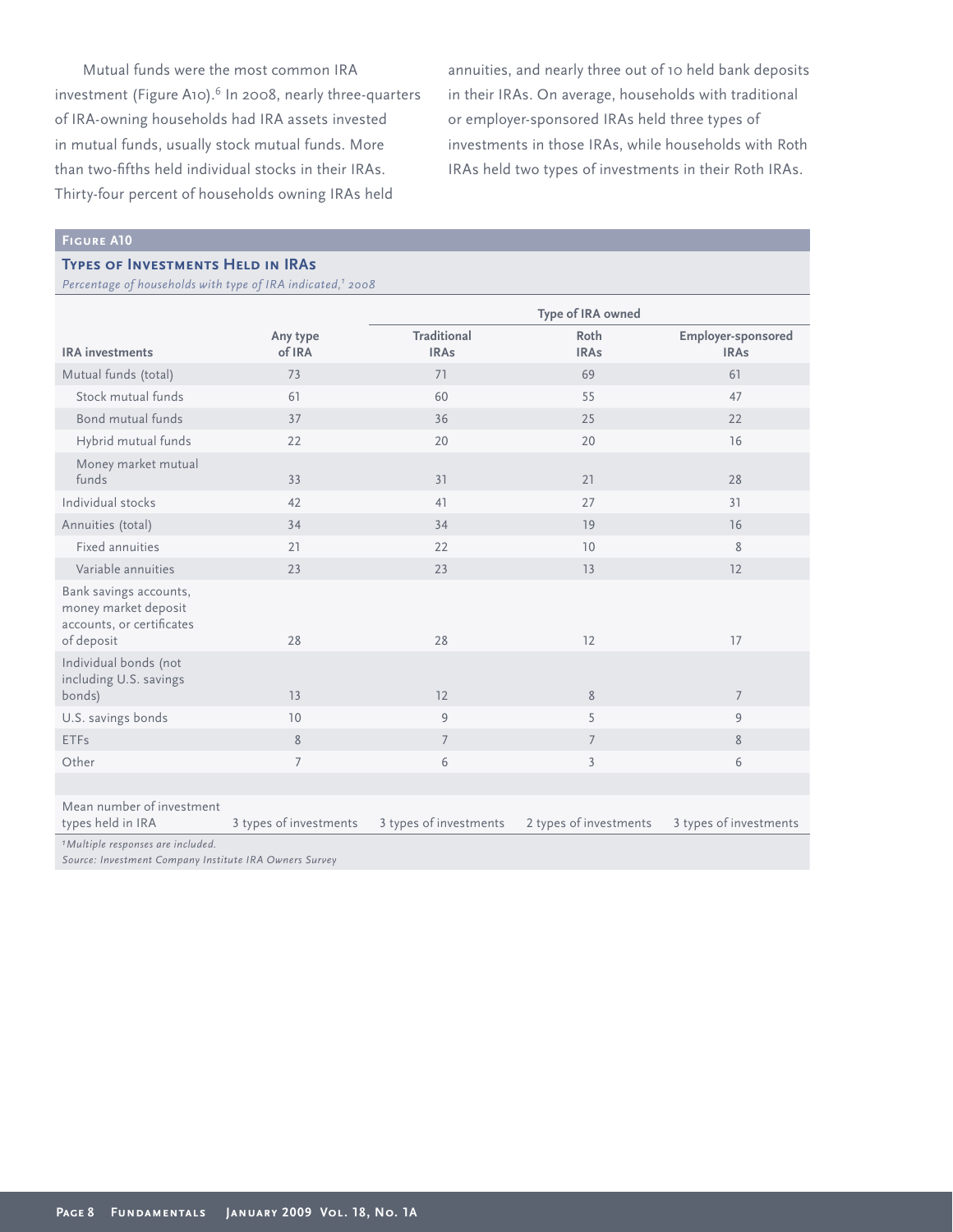# **Contributions to Traditional and Roth IRAs**

Twenty-one percent of traditional IRA–owning households—an estimated 7.9 million—contributed to their traditional IRAs in tax-year 2007, with a median contribution of \$4,000 per household (Figure A11). Those who contributed to their traditional IRAs typically were younger and had higher household incomes but lower household financial assets than noncontributors. Thirty-one percent of households owning Roth IRAs an estimated 5.8 million—contributed to their Roth IRAs in tax-year 2007, with a median contribution of \$4,000 per household.

### **Figure A11**

### **Characteristics of Households Owning Traditional or Roth IRAs by Contribution Status in Tax-Year 2007**

|                                                                          | <b>Traditional IRA households</b>                                  |                                                                    | Roth IRA households                               |                                                                       |
|--------------------------------------------------------------------------|--------------------------------------------------------------------|--------------------------------------------------------------------|---------------------------------------------------|-----------------------------------------------------------------------|
|                                                                          | Contributed<br>to traditional IRA<br>in tax-year 2007 <sup>1</sup> | Did not<br>contribute<br>to traditional IRA<br>in tax-year $20072$ | Contributed<br>to Roth IRA<br>in tax-year $20073$ | Did not<br>contribute<br>to Roth IRA<br>in tax-year 2007 <sup>4</sup> |
| Median per household                                                     |                                                                    |                                                                    |                                                   |                                                                       |
| Age of household sole or co-decisionmaker for<br>saving and investing    | 53 years                                                           | 58 years                                                           | 47 years                                          | 53 years                                                              |
| Household income                                                         | \$92,000                                                           | \$80,000                                                           | \$86,000                                          | \$90,000                                                              |
| Household financial assets <sup>5</sup>                                  | \$250,000                                                          | \$300,000                                                          | \$200,000                                         | \$250,000                                                             |
| Household financial assets in all types of IRAs                          | \$58,000                                                           | \$75,000                                                           | \$50,000                                          | \$57,000                                                              |
| Amount contributed per household to each type<br>of IRA in tax-year 2007 | \$4,000                                                            | N/A                                                                | \$4,000                                           | N/A                                                                   |
|                                                                          |                                                                    |                                                                    |                                                   |                                                                       |
| Percentage of households                                                 |                                                                    |                                                                    |                                                   |                                                                       |
| Household sole or co-decisionmaker for saving<br>and investing:          |                                                                    |                                                                    |                                                   |                                                                       |
| Married or living with a partner                                         | 81                                                                 | 74                                                                 | 80                                                | 77                                                                    |
| College or postgraduate degree                                           | 60                                                                 | 60                                                                 | 74                                                | 67                                                                    |
| Employed full- or part-time                                              | 82                                                                 | 59                                                                 | 88                                                | 76                                                                    |
| Household has DC retirement plan account                                 | 77                                                                 | 68                                                                 | 82                                                | 78                                                                    |

*N/A = not applicable*

*1Twenty-one percent of households owning traditional IRAs contributed to them in tax-year 2007.*

*2 Includes all households owning traditional IRAs that did not contribute to them in tax-year 2007. Some of these households may have been ineligible to make deductible contributions.*

*3Thirty-one percent of households owning Roth IRAs contributed to them in tax-year 2007.*

*4 Includes all households owning Roth IRAs that did not contribute to them in tax-year 2007. Some of these households may have been ineligible to contribute to Roth IRAs in tax-year 2007.* 

*5Household financial assets include assets in employer-sponsored retirement plans, but exclude the household's primary residence.*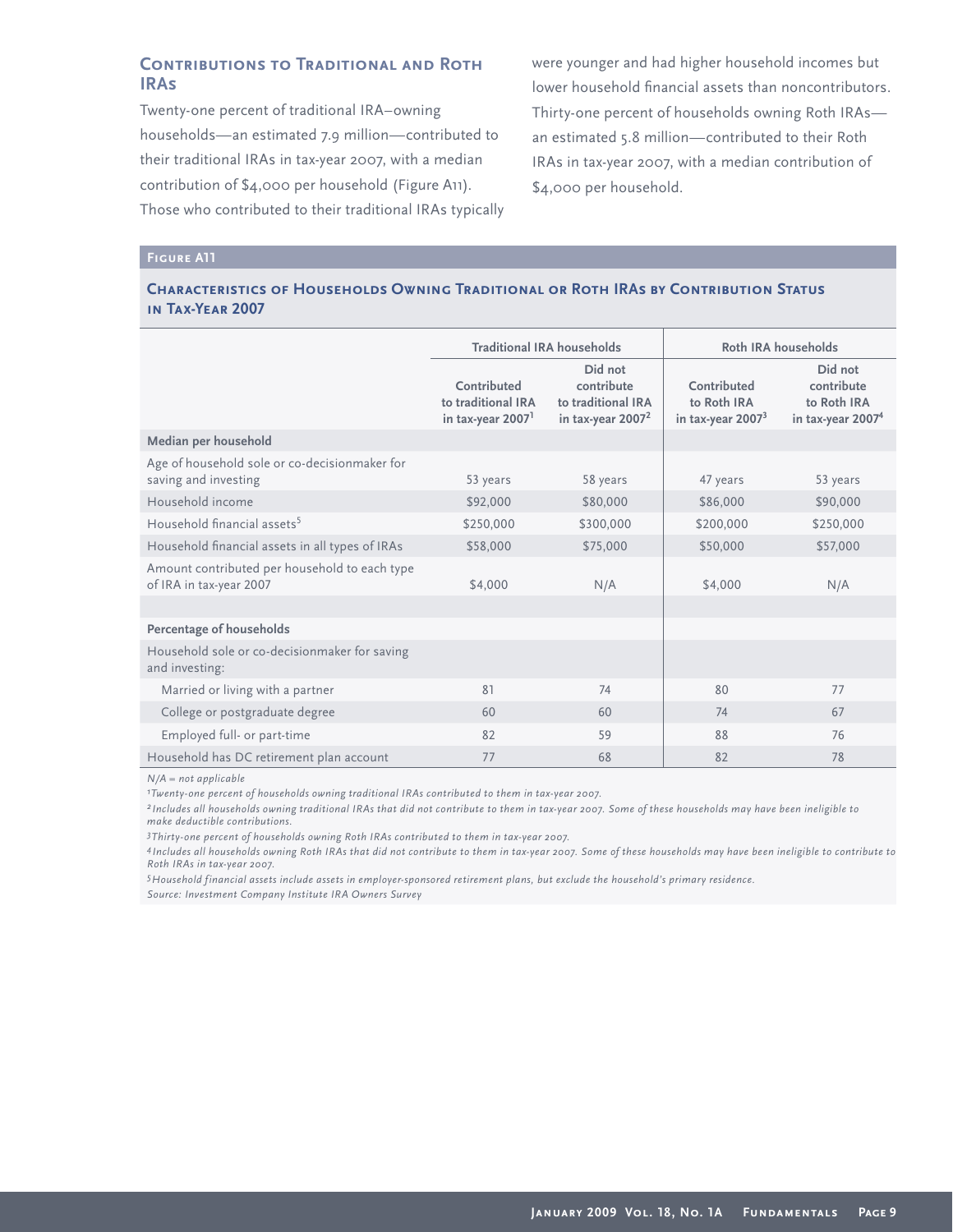Since tax-year 2002, individuals aged 50 or older are eligible to make "catch-up" contributions to their IRAs.7 In tax-year 2007, one-quarter of traditional IRA–owning households with individuals aged 50 or older contributed to their IRAs; three-fifths of these contributing households made catch-up contributions (Figure A12). Thirty-two percent of Roth IRA–owning households with individuals aged 50 or older contributed to their IRAs; 53 percent of these contributing households made catch-up contributions.

# **Demographic Characteristics of IRA Owners**

Saving activity tends to increase with age, educational attainment, and household income, and married people tend to save more than single persons.8 Households that owned IRAs typically had greater financial assets and higher incomes than households without IRAs (Figure A13). In addition, the financial decisionmakers in households with IRAs generally were older and more likely to be married, employed, and have college or postgraduate degrees, compared with households not owning IRAs.

#### **Figure A12**

#### **CATCH-UP CONTRIBUTIONS AMONG IRA OWNERS**

|                                                                                                                                                                | Tax-year<br>2002 | Tax-year<br>2003 | Tax-year<br>2004 | Tax-year<br>2006 | Tax-year<br>2007 |
|----------------------------------------------------------------------------------------------------------------------------------------------------------------|------------------|------------------|------------------|------------------|------------------|
| Catch-up contributions to traditional IRAs <sup>1</sup><br>(percentage of households owning traditional IRAs that<br>qualified to make catch-up contributions) |                  |                  |                  |                  |                  |
| Made a catch-up contribution                                                                                                                                   | 12               | 13               | 16               | 11               | 15               |
| Contributed, but did not make a catch-up contribution                                                                                                          | 14               | 21               | 18               | 24               | 10               |
| Did not contribute <sup>2</sup>                                                                                                                                | 74               | 66               | 66               | 65               | 75               |
|                                                                                                                                                                |                  |                  |                  |                  |                  |
| Catch-up contributions to Roth IRAs <sup>3</sup><br>(percentage of households owning Roth IRAs that<br>qualified to make catch-up contributions)               |                  |                  |                  |                  |                  |
| Made a catch-up contribution                                                                                                                                   | 16               | 25               | 32               | 20               | 17               |
| Contributed, but did not make a catch-up contribution                                                                                                          | 14               | 22               | 23               | 26               | 15               |
| Did not contribute                                                                                                                                             | 70               | 53               | 45               | 54               | 68               |

*1 Households that may make catch-up contributions to traditional IRAs are those in which a household member is at least age 50 years old, but younger than 70½ years old.*

*2This group may include households ineligible to make deductible contributions to traditional IRAs.* 

*3Households that may make catch-up contributions to Roth IRAs are those with incomes within the limits to contribute to a Roth IRA and in which a household member is aged 50 or older.*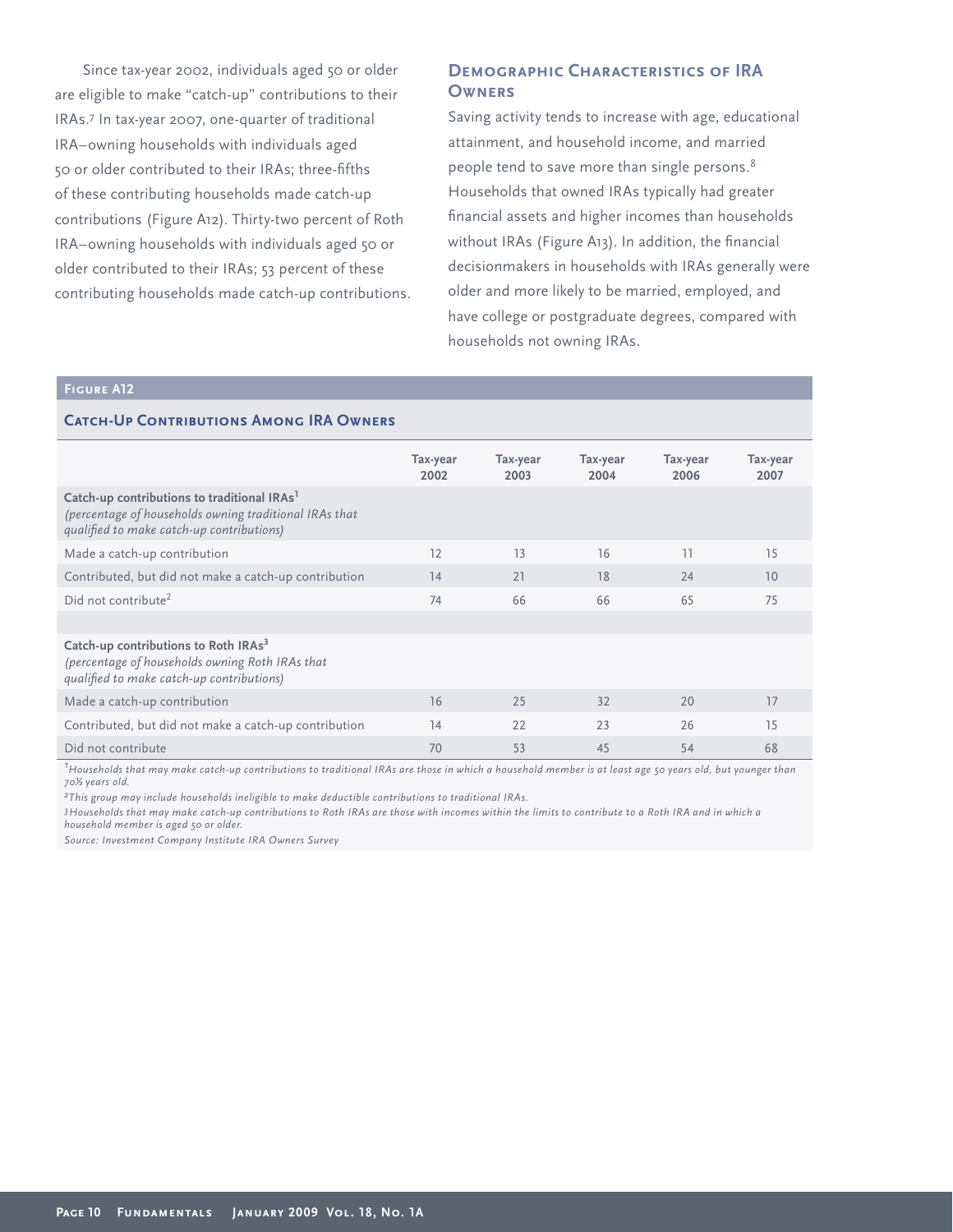#### **Characteristics of U.S. Households Owning IRAs, 2008**

|                                                                          |                                            | Type of IRA owned          |                     |                                             |                                         |
|--------------------------------------------------------------------------|--------------------------------------------|----------------------------|---------------------|---------------------------------------------|-----------------------------------------|
|                                                                          | <b>Households</b><br>owning<br><b>IRAs</b> | Traditional<br><b>IRAs</b> | Roth<br><b>IRAs</b> | Employer-<br>sponsored<br>IRAs <sup>1</sup> | Households<br>not owning<br><b>IRAs</b> |
| Median per household                                                     |                                            |                            |                     |                                             |                                         |
| Age of household sole or<br>co-decisionmaker for saving and<br>investing | 51 years                                   | 53 years                   | 47 years            | 45 years                                    | 47 years                                |
| Household income <sup>2</sup>                                            | \$75,000                                   | \$75,000                   | \$87,500            | \$80,100                                    | \$35,000                                |
| Household financial assets <sup>3</sup>                                  | \$200,000                                  | \$250,000                  | \$214,000           | \$200,000                                   | \$32,000                                |
| Household financial assets in all<br>types of IRAs                       | \$55,000                                   | \$75,000                   | \$55,000            | \$65,000                                    | N/A                                     |
| Share of household financial assets<br>in type of IRA indicated          | 31%                                        | 25%                        | 10%                 | 10%                                         | N/A                                     |
|                                                                          |                                            |                            |                     |                                             |                                         |
| Percentage of households                                                 |                                            |                            |                     |                                             |                                         |
| Household sole or co-decisionmaker<br>for saving and investing:          |                                            |                            |                     |                                             |                                         |
| Married or living with a partner                                         | 74                                         | 73                         | 77                  | 82                                          | 54                                      |
| College or postgraduate degree                                           | 44                                         | 43                         | 54                  | 44                                          | 20                                      |
| Employed full- or part-time                                              | 71                                         | 68                         | 81                  | 82                                          | 58                                      |
| Retired from lifetime occupation                                         | 27                                         | 32                         | 18                  | 15                                          | 25                                      |
| Household has DC account or DB plan<br>coverage (total) <sup>4</sup>     | 79                                         | 80                         | 83                  | 75                                          | 49                                      |
| DC retirement plan account                                               | 70                                         | 69                         | 77                  | 69                                          | 40                                      |
| DB plan coverage                                                         | 44                                         | 46                         | 46                  | 33                                          | 24                                      |
| Types of IRAs owned: <sup>4</sup>                                        |                                            |                            |                     |                                             |                                         |
| <b>Traditional IRA</b>                                                   | 79                                         | 100                        | 68                  | 54                                          | N/A                                     |
| Roth IRA                                                                 | 39                                         | 34                         | 100                 | 28                                          | N/A                                     |
| Employer-sponsored IRA <sup>1</sup>                                      | 21                                         | 14                         | 15                  | 100                                         | N/A                                     |

*N/A = not applicable* 

*1Employer-sponsored IRAs include SIMPLE IRAs, SEP IRAs, and SAR-SEP IRAs.*

*2Total reported is household income before taxes in 2007.*

*3Household financial assets include assets in employer-sponsored retirement plans, but exclude the household's primary residence.*

*4Multiple responses are included.* 

*Sources: Investment Company Institute Annual Mutual Fund Shareholder Tracking Survey and Investment Company Institute IRA Owners Survey*

#### *Traditional IRAs.* Nearly 38 million U.S.

households, or about one-third, owned traditional IRAs in 2008 (Figure A1). The financial decisionmakers of households with traditional IRAs tended to be older; one-third were retired from their lifetime occupations (Figure A13). Sixty-nine percent of households with traditional IRAs also had defined contribution (DC)

plan accounts. Thirty-four percent of households with traditional IRAs also owned Roth IRAs, and 14 percent also owned employer-sponsored IRAs. Households owning traditional IRAs had median assets of \$60,000 in these IRAs, typically held in two accounts (Figure A14). Households with traditional IRAs that included rollover assets typically had greater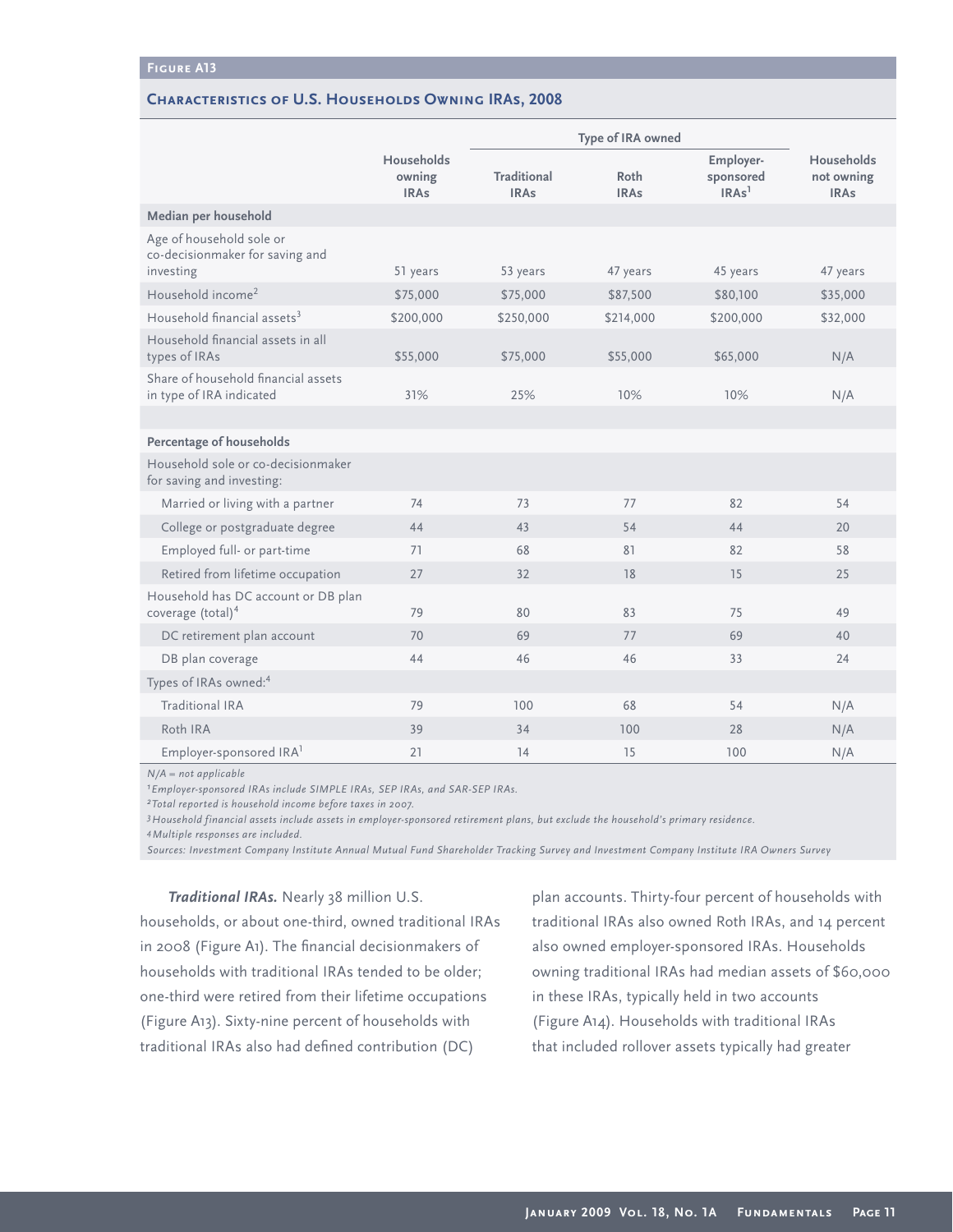| <b>FIGURE A14</b>                                                                                          |                |
|------------------------------------------------------------------------------------------------------------|----------------|
| <b>CHARACTERISTICS OF U.S. HOUSEHOLDS OWNING TRADITIONAL IRAS, 2008</b>                                    |                |
| Median per household owning traditional IRAs                                                               |                |
| Amount in traditional IRAs                                                                                 | \$60,000       |
| Amount contributed to traditional IRAs in tax-year 2007 <sup>1</sup>                                       | \$4,000        |
| Number of traditional IRAs owned                                                                           | $\overline{2}$ |
|                                                                                                            |                |
| Percentage of households owning traditional IRAs                                                           |                |
| Traditional IRA includes rollover from an employer-sponsored retirement plan                               | 52             |
| Contributed to a traditional IRA in tax-year 2007                                                          | 21             |
| Deducted a traditional IRA contribution in tax-year 2007 <sup>2</sup>                                      | 40             |
| Made a withdrawal from a traditional IRA in tax-year 2007                                                  | 22             |
|                                                                                                            |                |
| Own traditional IRA: <sup>3</sup>                                                                          |                |
| Respondent                                                                                                 | 87             |
| Spouse                                                                                                     | 51             |
| Dependent children                                                                                         | 3              |
|                                                                                                            |                |
| Number of traditional IRAs owned:                                                                          |                |
| One                                                                                                        | 45             |
| Two                                                                                                        | 36             |
| Three or more                                                                                              | 19             |
|                                                                                                            |                |
| Year first traditional IRA was opened:                                                                     |                |
| 1974 through 1981                                                                                          | 25             |
| 1982 through 1986                                                                                          | 15             |
| 1987 through 1992                                                                                          | 17             |
| 1993 through 1996                                                                                          | 9              |
| 1997 through 1999                                                                                          | 11             |
| 2000 through 2002                                                                                          | 9              |
| 2003 through 2005                                                                                          | 7              |
| 2006 through May 2008                                                                                      | 7              |
|                                                                                                            |                |
| Where traditional IRAs are held: <sup>3</sup>                                                              |                |
| Professional financial adviser (total)                                                                     | 78             |
| Full-service brokerage                                                                                     | 39             |
| Independent financial planning firm                                                                        | 28             |
| Bank or savings institution                                                                                | 28             |
| Insurance company                                                                                          | 10             |
| Direct sources (total)                                                                                     | 36             |
| Mutual fund company                                                                                        | 29             |
| Discount brokerage (total)                                                                                 | 11             |
| Discount brokerage firm with walk-in offices                                                               | 8              |
| Discount brokerage firm that is only available online                                                      | $\overline{3}$ |
| <sup>1</sup> Figure reports median among households that contributed to traditional IRAs in tax-year 2007. |                |

*2Figure reports percentage among households that contributed to traditional IRAs in tax-year 2007.*

*3Multiple responses are included.*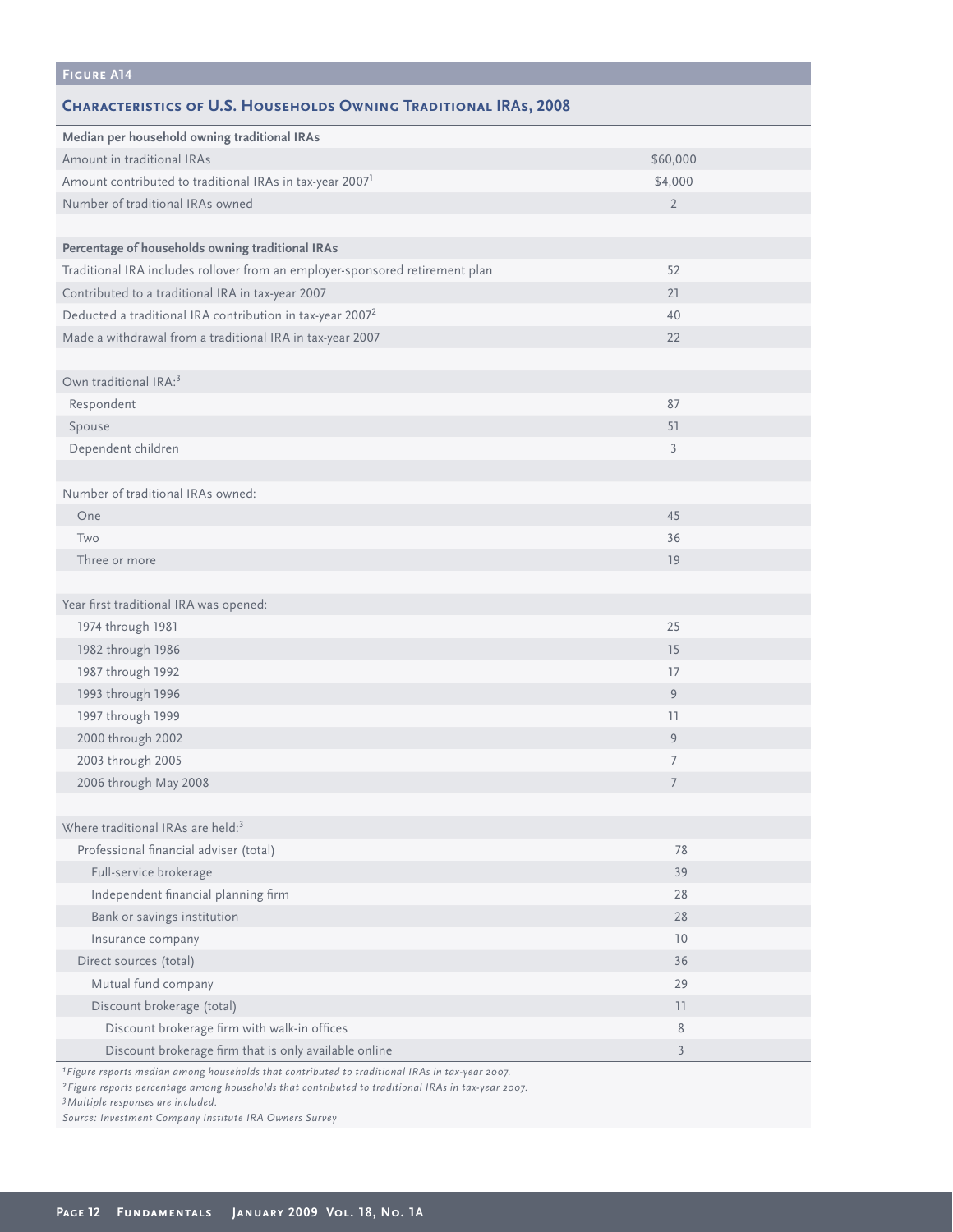IRA assets, including traditional IRA assets, than households whose traditional IRAs did not include rollovers (Figure A15). Nearly two-thirds of traditional IRA-owning households opened their first traditional IRA in 1996 or earlier (Figure A14). Households with traditional IRAs held them through a wide array

of financial institutions. Seventy-eight percent of traditional IRA–owning households held traditional IRAs through professional financial advisers and 36 percent held traditional IRAs directly at mutual fund companies or discount brokers.

# **Figure A15**

# **Characteristics of Households Owning Traditional IRAs With and Without Rollovers from Employer-Sponsored Retirement Plans, 2008**

|                                                                       | Traditional IRA includes rollover<br>from employer-sponsored<br>retirement plan <sup>1</sup> | Traditional IRA does not include<br>rollover from employer-sponsored<br>retirement plan <sup>2</sup> |
|-----------------------------------------------------------------------|----------------------------------------------------------------------------------------------|------------------------------------------------------------------------------------------------------|
| Median per household                                                  |                                                                                              |                                                                                                      |
| Age of household sole or co-decisionmaker for saving and<br>investing | 56 years                                                                                     | 58 years                                                                                             |
| Household income <sup>3</sup>                                         | \$90,000                                                                                     | \$75,000                                                                                             |
| Household financial assets <sup>4</sup>                               | \$300,000                                                                                    | \$270,000                                                                                            |
| Household financial assets in all types of IRAs                       | \$87,500                                                                                     | \$50,000                                                                                             |
| Amount in traditional IRAs                                            | \$75,000                                                                                     | \$40,000                                                                                             |
| Number of traditional IRAs owned                                      | $\overline{2}$                                                                               | $\overline{1}$                                                                                       |
|                                                                       |                                                                                              |                                                                                                      |
| Percentage of households                                              |                                                                                              |                                                                                                      |
| Household sole or co-decisionmaker for saving and investing:          |                                                                                              |                                                                                                      |
| Married or living with a partner                                      | 79                                                                                           | 72                                                                                                   |
| Widowed                                                               | $\overline{7}$                                                                               | 12                                                                                                   |
| College or postgraduate degree                                        | 61                                                                                           | 59                                                                                                   |
| Employed full- or part-time                                           | 67                                                                                           | 61                                                                                                   |
| Retired from lifetime occupation                                      | 35                                                                                           | 40                                                                                                   |
|                                                                       |                                                                                              |                                                                                                      |
| Where traditional IRAs are held: <sup>5</sup>                         |                                                                                              |                                                                                                      |
| Professional financial adviser (total)                                | 80                                                                                           | 77                                                                                                   |
| Full-service brokerage                                                | 45                                                                                           | 34                                                                                                   |
| Independent financial planning firm                                   | 28                                                                                           | 26                                                                                                   |
| Bank or savings institution                                           | 24                                                                                           | 32                                                                                                   |
| Insurance company                                                     | 10                                                                                           | 9                                                                                                    |
| Direct market (total)                                                 | 41                                                                                           | 32                                                                                                   |
| Mutual fund company                                                   | 33                                                                                           | 26                                                                                                   |
| Discount brokerage (total)                                            | 13                                                                                           | 9                                                                                                    |
| Discount brokerage with walk-in offices                               | 10                                                                                           | 6                                                                                                    |
| Discount brokerage firm that is only available online                 | $\overline{3}$                                                                               | $\overline{4}$                                                                                       |

*1Fifty-two percent of households owning traditional IRAs have traditional IRAs that include rollovers from employer-sponsored retirement plans. 2Forty-eight percent of households owning traditional IRAs have traditional IRAs that do not include rollovers from employer-sponsored retirement plans. 3Total reported is household income before taxes in 2007.*

*4Household financial assets include assets in employer-sponsored retirement plans, but exclude the household's primary residence.*

*5Multiple responses are included.*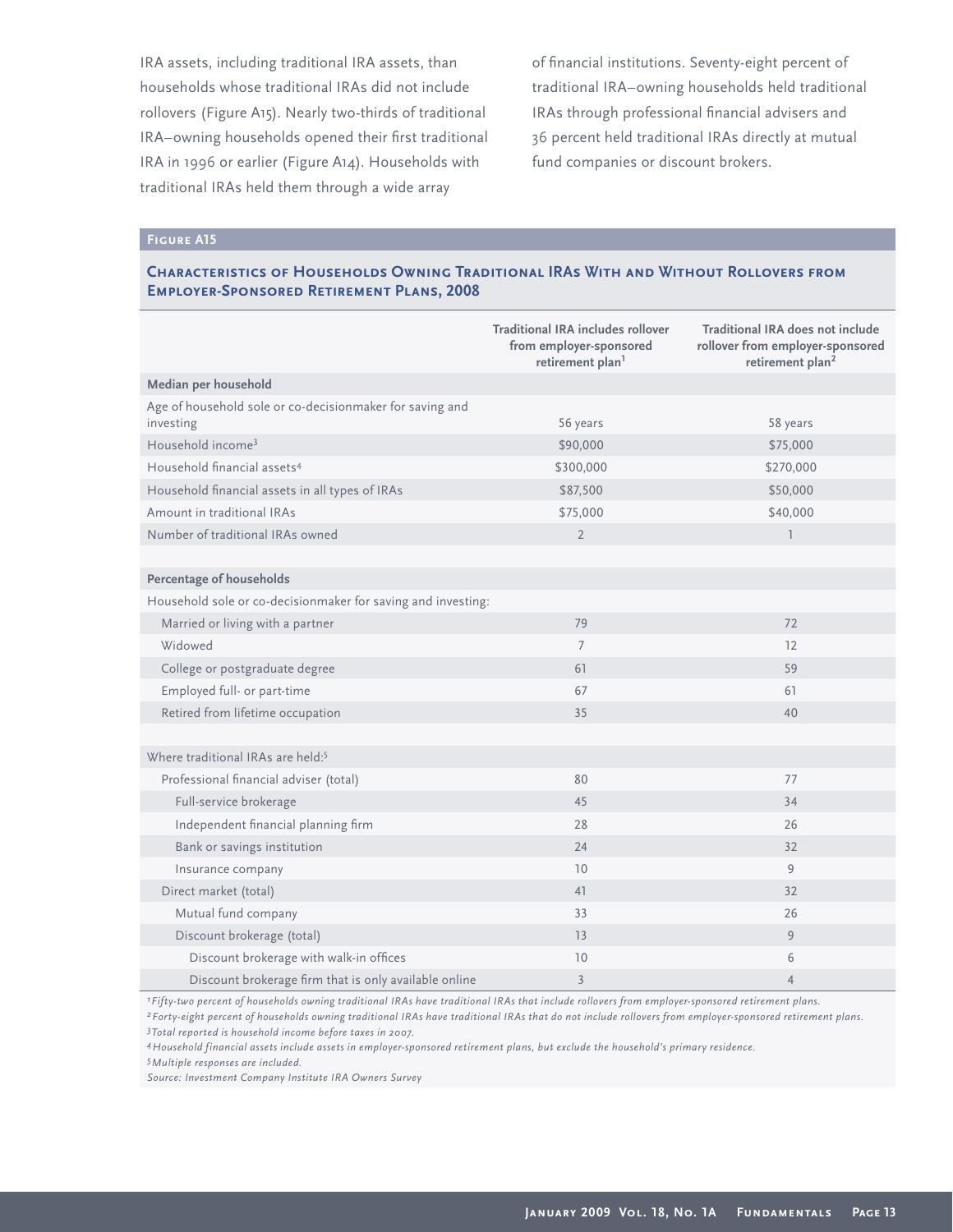Households with multiple traditional IRAs tended to hold them at different financial services firms. Half of households with multiple traditional IRAs held each IRA at a different type of financial services firm (Figure A16). Fourteen percent of households with multiple traditional IRAs reported that some of their IRAs are at the same type of financial services firms. The remaining 36 percent indicated that all of their IRAs were at the same type of financial services firm, but this does not necessarily mean that they held their multiple IRAs at the same firm (merely the same type of firm).

*Roth IRAs.* In 2008, 18.6 million U.S. households, or 15.9 percent, owned Roth IRAs (Figure A1). The financial decisionmakers of Roth IRA households had a median age of 47 years and were the most likely of all IRA household decisionmakers to have college or postgraduate degrees (Figure A13). More than twothirds of Roth IRA–owning households also owned traditional IRAs, and 77 percent had DC plan accounts. Households owning Roth IRAs typically owned one Roth IRA account, with a median balance of \$20,000 (Figure A17). Households with Roth IRAs that were funded by a conversion from a traditional IRA typically had greater IRA assets, including Roth IRA assets, than households whose Roth IRAs were not funded by a conversion from a traditional IRA (Figure A18). Thirty-eight percent of Roth IRA–owning households initially opened their Roth IRAs in 1998, the first year they were offered and the only year in which taxes on conversions could be spread over four years (Figure A17).9 Another 15 percent opened their Roth IRAs between 1999 and 2000, and the remaining 47 percent opened their first Roth IRAs in 2001 or later. Twenty-eight percent of households owning Roth IRAs opened a Roth IRA as their first IRA. Roth IRA households mostly held Roth IRAs at mutual fund companies, full-service brokerages, or independent financial planning firms.





financial services firm

Number of respondent: 341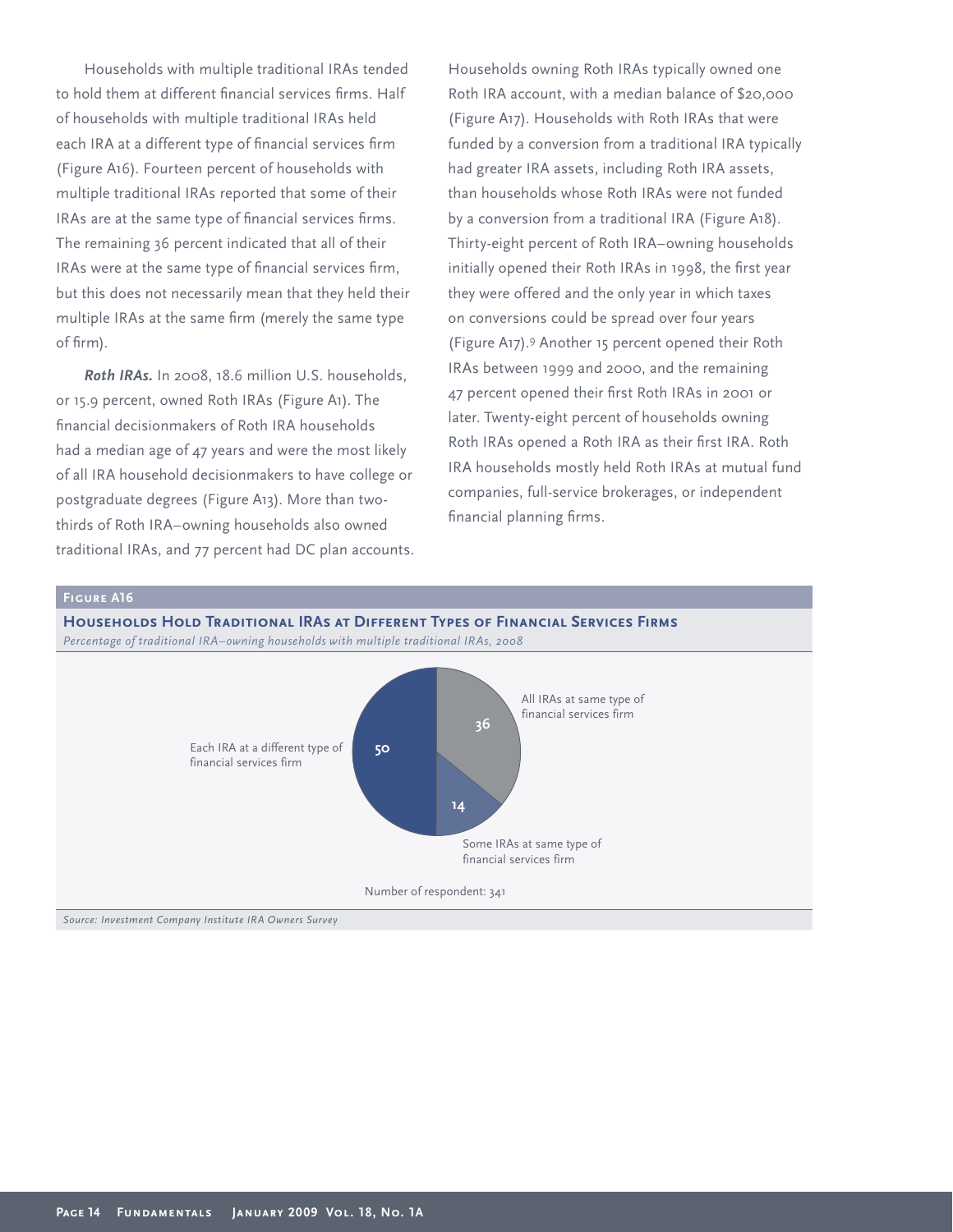# **Figure A17**

# **Characteristics of U.S. Households Owning Roth IRAs, 2008**

| Median per household owning Roth IRAs<br>Amount in Roth IRAs<br>\$20,000<br>Amount contributed to Roth IRAs in tax-year 20071<br>\$4,000<br>Number of Roth IRAs owned<br>$\mathbb{I}$<br>Percentage of households owning Roth IRAs<br>Roth IRA was first IRA owned<br>28<br>Roth IRA was funded by a conversion from a traditional IRA<br>22<br>Contributed to a Roth IRA in tax-year 2007 <sup>2</sup><br>31<br>Roth IRA assets include assets initially from an employer-sponsored retirement plan<br>15<br>Made a withdrawal from a Roth IRA in tax-year 2007<br>$\mathfrak{Z}$<br>Own Roth IRA:3<br>Respondent<br>82<br>Spouse<br>47<br>Dependent children<br>$\overline{3}$<br>Number of Roth IRAs owned:<br>One<br>57<br>Two<br>34<br>Three or more<br>9<br>Year first Roth IRA was opened:<br>1998<br>38<br>1999 through 2000<br>15<br>2001 through 2002<br>12<br>2003 through 2004<br>14<br>2005 through 2006<br>16<br>2007 through May 2008<br>5<br>Where Roth IRAs are held:3<br>Professional financial adviser (total)<br>70<br>Full-service brokerage<br>35<br>Independent financial planning firm<br>25<br>Bank or savings institution<br>17<br>6<br>Insurance company<br>Direct sources (total)<br>35<br>Mutual fund company<br>29<br>Discount brokerage (total)<br>10<br>Discount brokerage firm with walk-in offices<br>$\,$ 8 $\,$<br>Discount brokerage firm that is only available online<br>$\mathfrak{Z}$ |  |
|--------------------------------------------------------------------------------------------------------------------------------------------------------------------------------------------------------------------------------------------------------------------------------------------------------------------------------------------------------------------------------------------------------------------------------------------------------------------------------------------------------------------------------------------------------------------------------------------------------------------------------------------------------------------------------------------------------------------------------------------------------------------------------------------------------------------------------------------------------------------------------------------------------------------------------------------------------------------------------------------------------------------------------------------------------------------------------------------------------------------------------------------------------------------------------------------------------------------------------------------------------------------------------------------------------------------------------------------------------------------------------------------------------------------------------|--|
|                                                                                                                                                                                                                                                                                                                                                                                                                                                                                                                                                                                                                                                                                                                                                                                                                                                                                                                                                                                                                                                                                                                                                                                                                                                                                                                                                                                                                                |  |
|                                                                                                                                                                                                                                                                                                                                                                                                                                                                                                                                                                                                                                                                                                                                                                                                                                                                                                                                                                                                                                                                                                                                                                                                                                                                                                                                                                                                                                |  |
|                                                                                                                                                                                                                                                                                                                                                                                                                                                                                                                                                                                                                                                                                                                                                                                                                                                                                                                                                                                                                                                                                                                                                                                                                                                                                                                                                                                                                                |  |
|                                                                                                                                                                                                                                                                                                                                                                                                                                                                                                                                                                                                                                                                                                                                                                                                                                                                                                                                                                                                                                                                                                                                                                                                                                                                                                                                                                                                                                |  |
|                                                                                                                                                                                                                                                                                                                                                                                                                                                                                                                                                                                                                                                                                                                                                                                                                                                                                                                                                                                                                                                                                                                                                                                                                                                                                                                                                                                                                                |  |
|                                                                                                                                                                                                                                                                                                                                                                                                                                                                                                                                                                                                                                                                                                                                                                                                                                                                                                                                                                                                                                                                                                                                                                                                                                                                                                                                                                                                                                |  |
|                                                                                                                                                                                                                                                                                                                                                                                                                                                                                                                                                                                                                                                                                                                                                                                                                                                                                                                                                                                                                                                                                                                                                                                                                                                                                                                                                                                                                                |  |
|                                                                                                                                                                                                                                                                                                                                                                                                                                                                                                                                                                                                                                                                                                                                                                                                                                                                                                                                                                                                                                                                                                                                                                                                                                                                                                                                                                                                                                |  |
|                                                                                                                                                                                                                                                                                                                                                                                                                                                                                                                                                                                                                                                                                                                                                                                                                                                                                                                                                                                                                                                                                                                                                                                                                                                                                                                                                                                                                                |  |
|                                                                                                                                                                                                                                                                                                                                                                                                                                                                                                                                                                                                                                                                                                                                                                                                                                                                                                                                                                                                                                                                                                                                                                                                                                                                                                                                                                                                                                |  |
|                                                                                                                                                                                                                                                                                                                                                                                                                                                                                                                                                                                                                                                                                                                                                                                                                                                                                                                                                                                                                                                                                                                                                                                                                                                                                                                                                                                                                                |  |
|                                                                                                                                                                                                                                                                                                                                                                                                                                                                                                                                                                                                                                                                                                                                                                                                                                                                                                                                                                                                                                                                                                                                                                                                                                                                                                                                                                                                                                |  |
|                                                                                                                                                                                                                                                                                                                                                                                                                                                                                                                                                                                                                                                                                                                                                                                                                                                                                                                                                                                                                                                                                                                                                                                                                                                                                                                                                                                                                                |  |
|                                                                                                                                                                                                                                                                                                                                                                                                                                                                                                                                                                                                                                                                                                                                                                                                                                                                                                                                                                                                                                                                                                                                                                                                                                                                                                                                                                                                                                |  |
|                                                                                                                                                                                                                                                                                                                                                                                                                                                                                                                                                                                                                                                                                                                                                                                                                                                                                                                                                                                                                                                                                                                                                                                                                                                                                                                                                                                                                                |  |
|                                                                                                                                                                                                                                                                                                                                                                                                                                                                                                                                                                                                                                                                                                                                                                                                                                                                                                                                                                                                                                                                                                                                                                                                                                                                                                                                                                                                                                |  |
|                                                                                                                                                                                                                                                                                                                                                                                                                                                                                                                                                                                                                                                                                                                                                                                                                                                                                                                                                                                                                                                                                                                                                                                                                                                                                                                                                                                                                                |  |
|                                                                                                                                                                                                                                                                                                                                                                                                                                                                                                                                                                                                                                                                                                                                                                                                                                                                                                                                                                                                                                                                                                                                                                                                                                                                                                                                                                                                                                |  |
|                                                                                                                                                                                                                                                                                                                                                                                                                                                                                                                                                                                                                                                                                                                                                                                                                                                                                                                                                                                                                                                                                                                                                                                                                                                                                                                                                                                                                                |  |
|                                                                                                                                                                                                                                                                                                                                                                                                                                                                                                                                                                                                                                                                                                                                                                                                                                                                                                                                                                                                                                                                                                                                                                                                                                                                                                                                                                                                                                |  |
|                                                                                                                                                                                                                                                                                                                                                                                                                                                                                                                                                                                                                                                                                                                                                                                                                                                                                                                                                                                                                                                                                                                                                                                                                                                                                                                                                                                                                                |  |
|                                                                                                                                                                                                                                                                                                                                                                                                                                                                                                                                                                                                                                                                                                                                                                                                                                                                                                                                                                                                                                                                                                                                                                                                                                                                                                                                                                                                                                |  |
|                                                                                                                                                                                                                                                                                                                                                                                                                                                                                                                                                                                                                                                                                                                                                                                                                                                                                                                                                                                                                                                                                                                                                                                                                                                                                                                                                                                                                                |  |
|                                                                                                                                                                                                                                                                                                                                                                                                                                                                                                                                                                                                                                                                                                                                                                                                                                                                                                                                                                                                                                                                                                                                                                                                                                                                                                                                                                                                                                |  |
|                                                                                                                                                                                                                                                                                                                                                                                                                                                                                                                                                                                                                                                                                                                                                                                                                                                                                                                                                                                                                                                                                                                                                                                                                                                                                                                                                                                                                                |  |
|                                                                                                                                                                                                                                                                                                                                                                                                                                                                                                                                                                                                                                                                                                                                                                                                                                                                                                                                                                                                                                                                                                                                                                                                                                                                                                                                                                                                                                |  |
|                                                                                                                                                                                                                                                                                                                                                                                                                                                                                                                                                                                                                                                                                                                                                                                                                                                                                                                                                                                                                                                                                                                                                                                                                                                                                                                                                                                                                                |  |
|                                                                                                                                                                                                                                                                                                                                                                                                                                                                                                                                                                                                                                                                                                                                                                                                                                                                                                                                                                                                                                                                                                                                                                                                                                                                                                                                                                                                                                |  |
|                                                                                                                                                                                                                                                                                                                                                                                                                                                                                                                                                                                                                                                                                                                                                                                                                                                                                                                                                                                                                                                                                                                                                                                                                                                                                                                                                                                                                                |  |
|                                                                                                                                                                                                                                                                                                                                                                                                                                                                                                                                                                                                                                                                                                                                                                                                                                                                                                                                                                                                                                                                                                                                                                                                                                                                                                                                                                                                                                |  |
|                                                                                                                                                                                                                                                                                                                                                                                                                                                                                                                                                                                                                                                                                                                                                                                                                                                                                                                                                                                                                                                                                                                                                                                                                                                                                                                                                                                                                                |  |
|                                                                                                                                                                                                                                                                                                                                                                                                                                                                                                                                                                                                                                                                                                                                                                                                                                                                                                                                                                                                                                                                                                                                                                                                                                                                                                                                                                                                                                |  |
|                                                                                                                                                                                                                                                                                                                                                                                                                                                                                                                                                                                                                                                                                                                                                                                                                                                                                                                                                                                                                                                                                                                                                                                                                                                                                                                                                                                                                                |  |
|                                                                                                                                                                                                                                                                                                                                                                                                                                                                                                                                                                                                                                                                                                                                                                                                                                                                                                                                                                                                                                                                                                                                                                                                                                                                                                                                                                                                                                |  |
|                                                                                                                                                                                                                                                                                                                                                                                                                                                                                                                                                                                                                                                                                                                                                                                                                                                                                                                                                                                                                                                                                                                                                                                                                                                                                                                                                                                                                                |  |
|                                                                                                                                                                                                                                                                                                                                                                                                                                                                                                                                                                                                                                                                                                                                                                                                                                                                                                                                                                                                                                                                                                                                                                                                                                                                                                                                                                                                                                |  |
|                                                                                                                                                                                                                                                                                                                                                                                                                                                                                                                                                                                                                                                                                                                                                                                                                                                                                                                                                                                                                                                                                                                                                                                                                                                                                                                                                                                                                                |  |
|                                                                                                                                                                                                                                                                                                                                                                                                                                                                                                                                                                                                                                                                                                                                                                                                                                                                                                                                                                                                                                                                                                                                                                                                                                                                                                                                                                                                                                |  |
|                                                                                                                                                                                                                                                                                                                                                                                                                                                                                                                                                                                                                                                                                                                                                                                                                                                                                                                                                                                                                                                                                                                                                                                                                                                                                                                                                                                                                                |  |
|                                                                                                                                                                                                                                                                                                                                                                                                                                                                                                                                                                                                                                                                                                                                                                                                                                                                                                                                                                                                                                                                                                                                                                                                                                                                                                                                                                                                                                |  |
|                                                                                                                                                                                                                                                                                                                                                                                                                                                                                                                                                                                                                                                                                                                                                                                                                                                                                                                                                                                                                                                                                                                                                                                                                                                                                                                                                                                                                                |  |

*1Figure reports median among households that contributed to Roth IRAs in tax-year 2007.*

*2Figure reports percentage among households that contributed to Roth IRAs in tax-year 2007.*

*3Multiple responses are included.*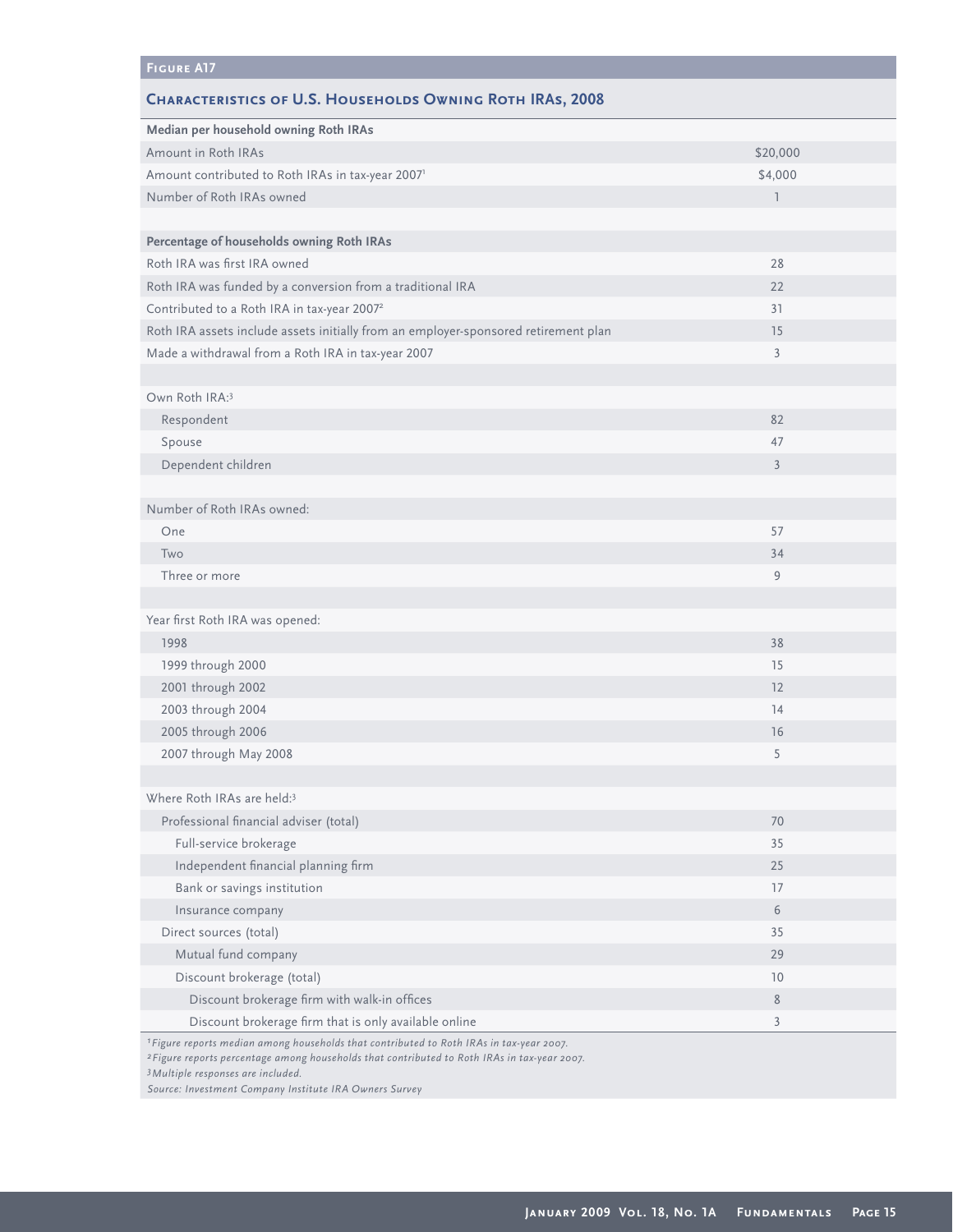#### **Figure A18**

#### **Characteristics of Households Owning Roth IRAs by Source of Funding of Roth IRA, 2008**

|                                                                       | Roth IRA was funded<br>by a conversion from a<br>traditional IRA <sup>1</sup> | Roth IRA was not funded<br>by a conversion from a<br>traditional IRA <sup>2</sup> |
|-----------------------------------------------------------------------|-------------------------------------------------------------------------------|-----------------------------------------------------------------------------------|
| Median per household                                                  |                                                                               |                                                                                   |
| Age of household sole or co-decisionmaker for saving and<br>investing | 54 years                                                                      | 50 years                                                                          |
| Household income <sup>3</sup>                                         | \$87,500                                                                      | \$90,000                                                                          |
| Household financial assets <sup>4</sup>                               | \$250,000                                                                     | \$250,000                                                                         |
| Household financial assets in all types of IRAs                       | \$62,500                                                                      | \$50,000                                                                          |
| Amount in Roth IRAs                                                   | \$35,000                                                                      | \$20,000                                                                          |
| Number of Roth IRAs owned                                             | $\overline{1}$                                                                | $\overline{1}$                                                                    |
|                                                                       |                                                                               |                                                                                   |
| Percentage of households                                              |                                                                               |                                                                                   |
| Household sole or co-decisionmaker for saving and investing:          |                                                                               |                                                                                   |
| Married or living with a partner                                      | 78                                                                            | 77                                                                                |
| Widowed                                                               | $\overline{4}$                                                                | 6                                                                                 |
| College or postgraduate degree                                        | 66                                                                            | 70                                                                                |
| Employed full- or part-time                                           | 71                                                                            | 82                                                                                |
| Retired from lifetime occupation                                      | 30                                                                            | 20                                                                                |
| Year first Roth IRA was opened:                                       |                                                                               |                                                                                   |
| 1998                                                                  | 45                                                                            | 37                                                                                |
| 1999 through 2000                                                     | 14                                                                            | 15                                                                                |
| 2001 through 2002                                                     | 8                                                                             | 13                                                                                |
| 2003 through 2004                                                     | 8                                                                             | 15                                                                                |
| 2005 through 2006                                                     | 17                                                                            | 16                                                                                |
| 2007 through May 2008                                                 | 8                                                                             | $\overline{4}$                                                                    |
| Contributed to a Roth IRA in tax-year 2007                            | 31                                                                            | 33                                                                                |

*1Twenty-two percent of households owning Roth IRAs have Roth IRAs funded by conversions from traditional IRAs. The sample size is small. 2Seventy-eight percent of households owning Roth IRAs have Roth IRAs that are not funded by conversions from traditional IRAs.*

*3Total reported is household income before taxes in 2007.*

*4Household financial assets include assets in employer-sponsored retirement plans, but exclude the household's primary residence. Source: Investment Company Institute IRA Owners Survey*

# **Traditional IRA Withdrawals Mostly Made by Older Owners**

Households making traditional IRA withdrawals in taxyear 2007 tended to be older and retired. The median age of the household decisionmaker surveyed among households that took traditional IRA withdrawals was 72 years, compared with 51 years among households not taking distributions (Figure A19). Sixty-nine

percent of households that took withdrawals were headed by retired individuals. Most households that took traditional IRA withdrawals in tax-year 2007 did so to fulfill required minimum distributions (RMDs). Households that were retired and took traditional IRA withdrawals usually took withdrawals to pay for living expenses or to reinvest or save the withdrawal amount in another account.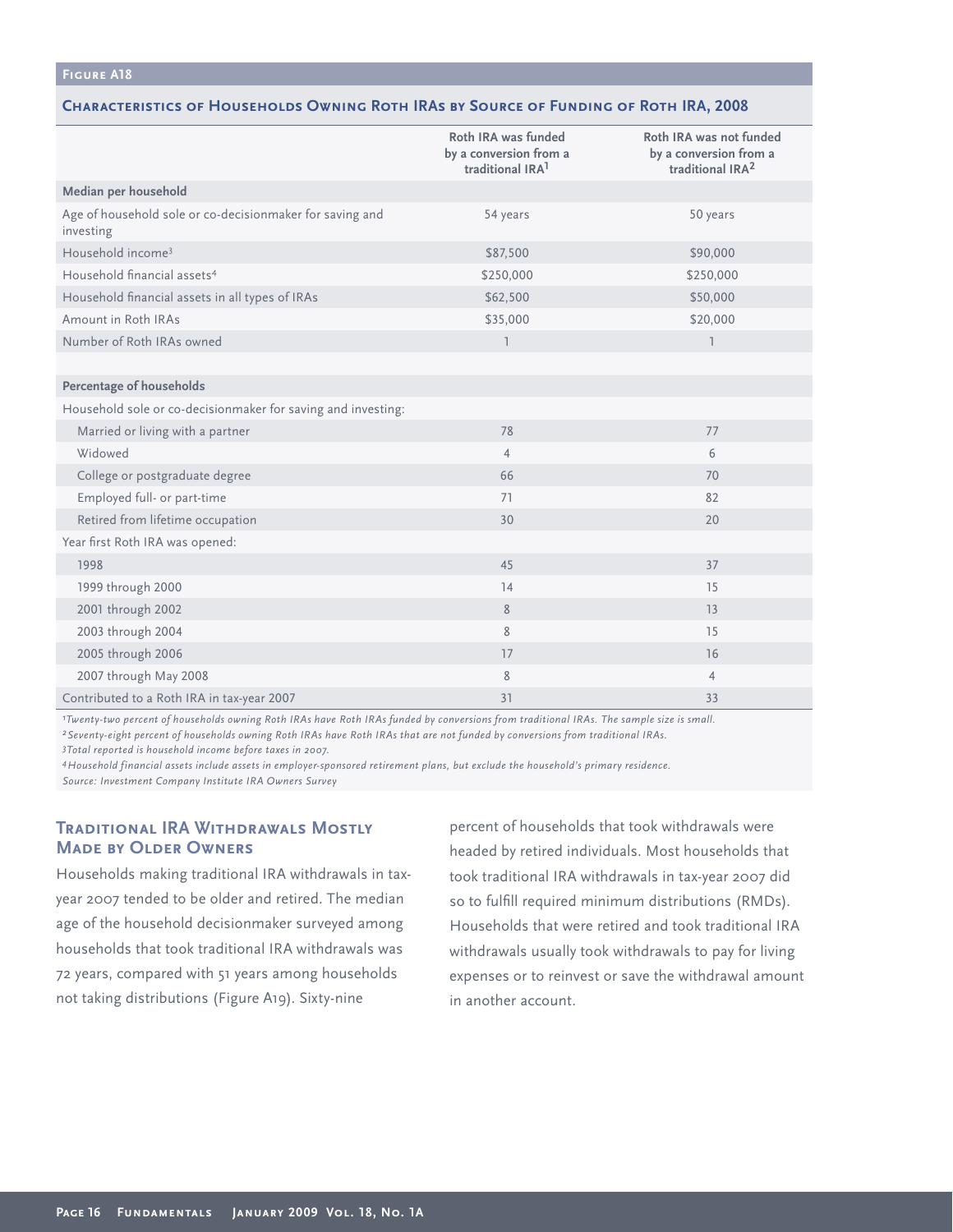#### **Figure A19**

#### **Most Traditional IRA Withdrawals Are Made to Meet Required Minimum Distributions**

*Characteristics of U.S. households owning traditional IRAs by withdrawal status in tax-year 2007*

|                                                                       | Made a withdrawal<br>from a traditional IRA<br>in tax-year 2007 <sup>1</sup> | Did not make a withdrawal<br>from a traditional IRA<br>in tax-year 2007 <sup>2</sup> |
|-----------------------------------------------------------------------|------------------------------------------------------------------------------|--------------------------------------------------------------------------------------|
| Median per household                                                  |                                                                              |                                                                                      |
| Age of household sole or co-decisionmaker for saving and<br>investing | 72 years                                                                     | 51 years                                                                             |
| Household income <sup>3</sup>                                         | \$50,000                                                                     | \$80,000                                                                             |
| Household financial assets <sup>4</sup>                               | \$300,000                                                                    | \$230,000                                                                            |
| Household financial assets in all types of IRAs                       | \$87,500                                                                     | \$73,000                                                                             |
|                                                                       |                                                                              |                                                                                      |
| Percentage of households                                              |                                                                              |                                                                                      |
| Household sole or co-decisionmaker for saving and investing:          |                                                                              |                                                                                      |
| Married or living with a partner                                      | 63                                                                           | 76                                                                                   |
| Widowed                                                               | 23                                                                           | 6                                                                                    |
| Employed                                                              | 31                                                                           | 77                                                                                   |
| Retired from lifetime occupation                                      | 69                                                                           | 22                                                                                   |
|                                                                       |                                                                              |                                                                                      |
| How withdrawal was determined:                                        |                                                                              |                                                                                      |
| Withdraw to meet the IRS's required minimum<br>distribution           | 64                                                                           | N/A                                                                                  |
| Withdraw a lump sum based on needs                                    | 18                                                                           | N/A                                                                                  |
| Withdraw a fixed dollar amount each year                              | $\overline{4}$                                                               | N/A                                                                                  |
| Withdraw a fixed percentage of the account balance<br>each year       | $\overline{2}$                                                               | N/A                                                                                  |
| Withdraw an amount based on life expectancy                           | $\overline{1}$                                                               | N/A                                                                                  |
| Some other way                                                        | 11                                                                           | N/A                                                                                  |
|                                                                       |                                                                              |                                                                                      |
| Purpose of traditional IRA withdrawal in retirement: <sup>5, 6</sup>  |                                                                              |                                                                                      |
| Took withdrawals to pay for living expenses                           | 47                                                                           | N/A                                                                                  |
| Spent it on a car, boat, or big ticket item other than a home         | 5                                                                            | N/A                                                                                  |
| Used it for an emergency, such as a healthcare expense                | 8                                                                            | N/A                                                                                  |
| Used it for home purchase, repair, or remodeling                      | 15                                                                           | N/A                                                                                  |
| Reinvested or saved it in another account                             | 33                                                                           | N/A                                                                                  |
| Some other purpose                                                    | $\overline{7}$                                                               | N/A                                                                                  |

*N/A = not applicable*

*1Twenty-two percent of households owning traditional IRAs withdrew money from them in tax-year 2007.* 

*2Seventy-eight percent of households owning traditional IRAs did not withdraw money from them in tax-year 2007.*

*3Total reported is household income before taxes in 2007.*

*4Household financial assets include assets in employer-sponsored retirement plans, but exclude the household's primary residence.*

*5Figure reported for traditional IRA–owning households that took a withdrawal in tax-year 2007 and either the head of household or spouse was retired. 6Multiple responses are included.*

*Sources: Investment Company Institute Annual Mutual Fund Shareholder Tracking Survey and Investment Company Institute IRA Owners Survey*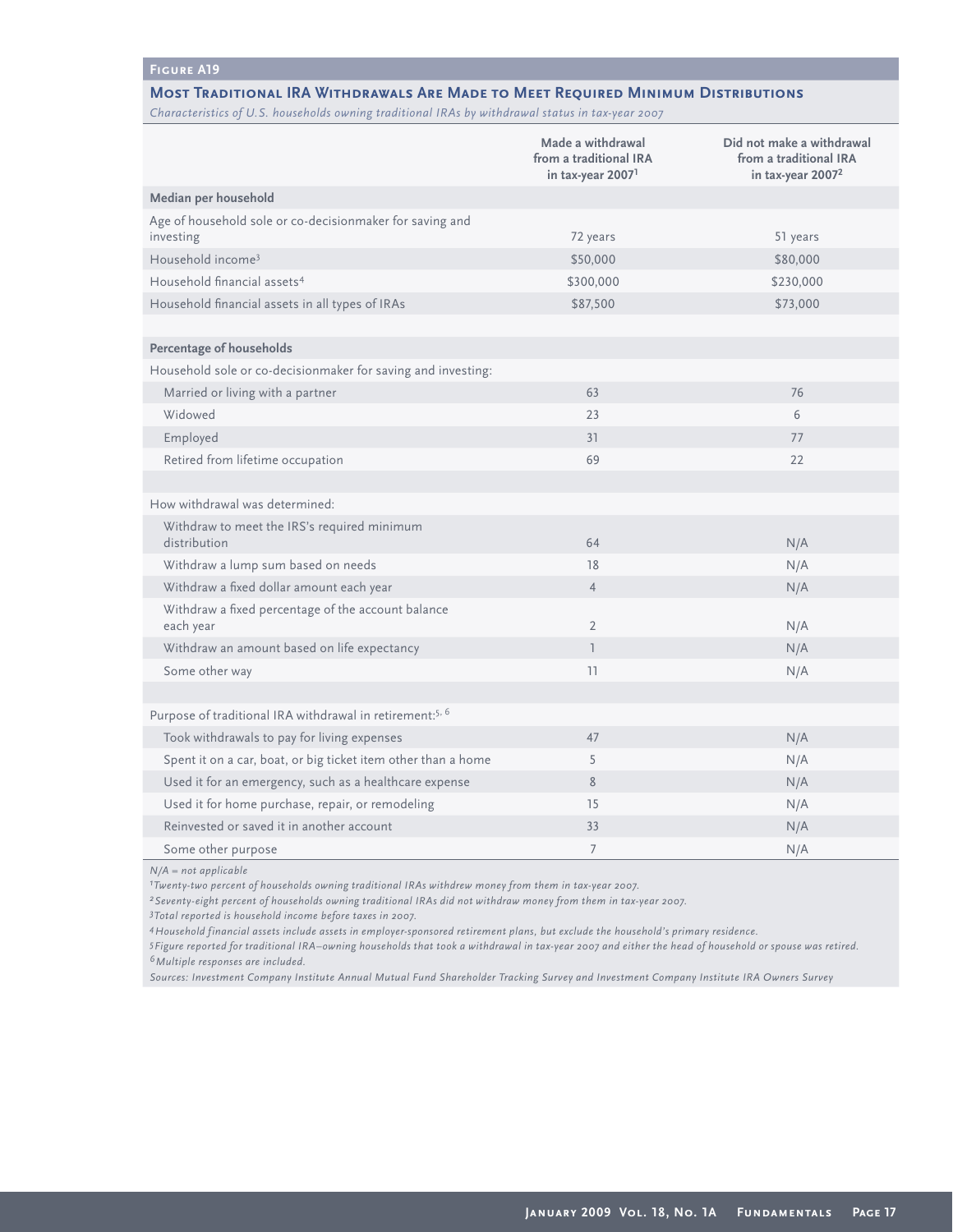The reasons cited for traditional IRA withdrawals also vary by age of the head of household. Looking over a longer time horizon (1999 through 2007), households headed by individuals younger than 69 were more likely to report taking withdrawals to pay for living expenses, while more than three-quarters of households headed by individuals aged 70 or older reported taking withdrawals to meet RMDs (Figure A20).

#### **Figure A20**

#### **Traditional IRA Withdrawal Activity by Age of Head of Household**

*Percentage of traditional IRA–owning households taking withdrawals,1 1999–2007*

|                                                 | Households with                | Age of head of household |                |                     |  |
|-------------------------------------------------|--------------------------------|--------------------------|----------------|---------------------|--|
|                                                 | traditional IRA<br>withdrawals | Younger than 59          | 59 to 69       | 70 or older         |  |
| Reason for withdrawal <sup>2</sup>              |                                |                          |                |                     |  |
| To take a required minimum distribution         | 49                             | 11                       | 13             | 78                  |  |
| To pay living expenses                          | 21                             | 28                       | 37             | 12                  |  |
| To pay for healthcare                           | 9                              | 13                       | 11             | 6                   |  |
| To reinvest the money <sup>3</sup>              | $\overline{7}$                 | $\overline{7}$           | 10             | 5                   |  |
| To buy a home                                   | $\overline{2}$                 | 5                        | $\overline{3}$ | $\mathbb{I}$        |  |
| To make a large purchase                        | 8                              | 10                       | 16             | $\overline{4}$      |  |
| To pay for education                            | $\overline{3}$                 | 9                        | $\overline{2}$ | $\mathbb{I}$        |  |
| Other reason                                    | 15                             | 24                       | 22             | 9                   |  |
|                                                 |                                |                          |                |                     |  |
| Age of head of household                        |                                |                          |                |                     |  |
| Younger than 59                                 | 23                             | 100                      | $\mathbf{0}$   | $\mathsf{O}\xspace$ |  |
| 59 to 69                                        | 21                             | $\mathbb O$              | 100            | $\overline{0}$      |  |
| 70 or older                                     | 56                             | $\mathbf 0$              | 0              | 100                 |  |
|                                                 |                                |                          |                |                     |  |
| Amount withdrawn                                |                                |                          |                |                     |  |
| Less than \$2,500                               | 28                             | 26                       | 15             | 34                  |  |
| \$2,500 to \$4,999                              | 16                             | 16                       | 11             | 18                  |  |
| \$5,000 to \$9,999                              | 18                             | 22                       | 17             | 17                  |  |
| \$10,000 to \$24,999                            | 23                             | 22                       | 30             | 20                  |  |
| \$25,000 to \$49,999                            | 8                              | $\overline{7}$           | 15             | $7\overline{ }$     |  |
| \$50,000 or more                                | $\overline{7}$                 | $\overline{7}$           | 12             | $\overline{4}$      |  |
|                                                 |                                |                          |                |                     |  |
| Mean                                            | \$14,800                       | \$15,000                 | \$21,000       | \$12,200            |  |
| Median                                          | \$6,000                        | \$6,000                  | \$10,000       | \$4,000             |  |
|                                                 |                                |                          |                |                     |  |
| Full or partial withdrawal from traditional IRA |                                |                          |                |                     |  |
| Withdrew some, but not all money                | 86                             | 69                       | 86             | 93                  |  |
| Withdrew all money                              | 14                             | 31                       | 14             | $\overline{7}$      |  |

*1Twenty percent of households either still holding traditional IRAs in the year of the survey and having withdrawn some of the assets (16 percent) or having liquidated (4 percent) their traditional IRA during the year prior to the survey are counted as having withdrawals.*

*2The denominator includes households still holding traditional IRAs and those households whose withdrawals in the previous year closed their traditional IRAs. Results are pooled over 2000 to 2008 survey years covering withdrawal activity in 1999 to 2007.* 

*3Households indicating they were buying investments outside IRAs and/or buying another type of IRA.* 

*Source: Investment Company Institute Annual Mutual Fund Shareholder Tracking Surveys, 2000 to 2008*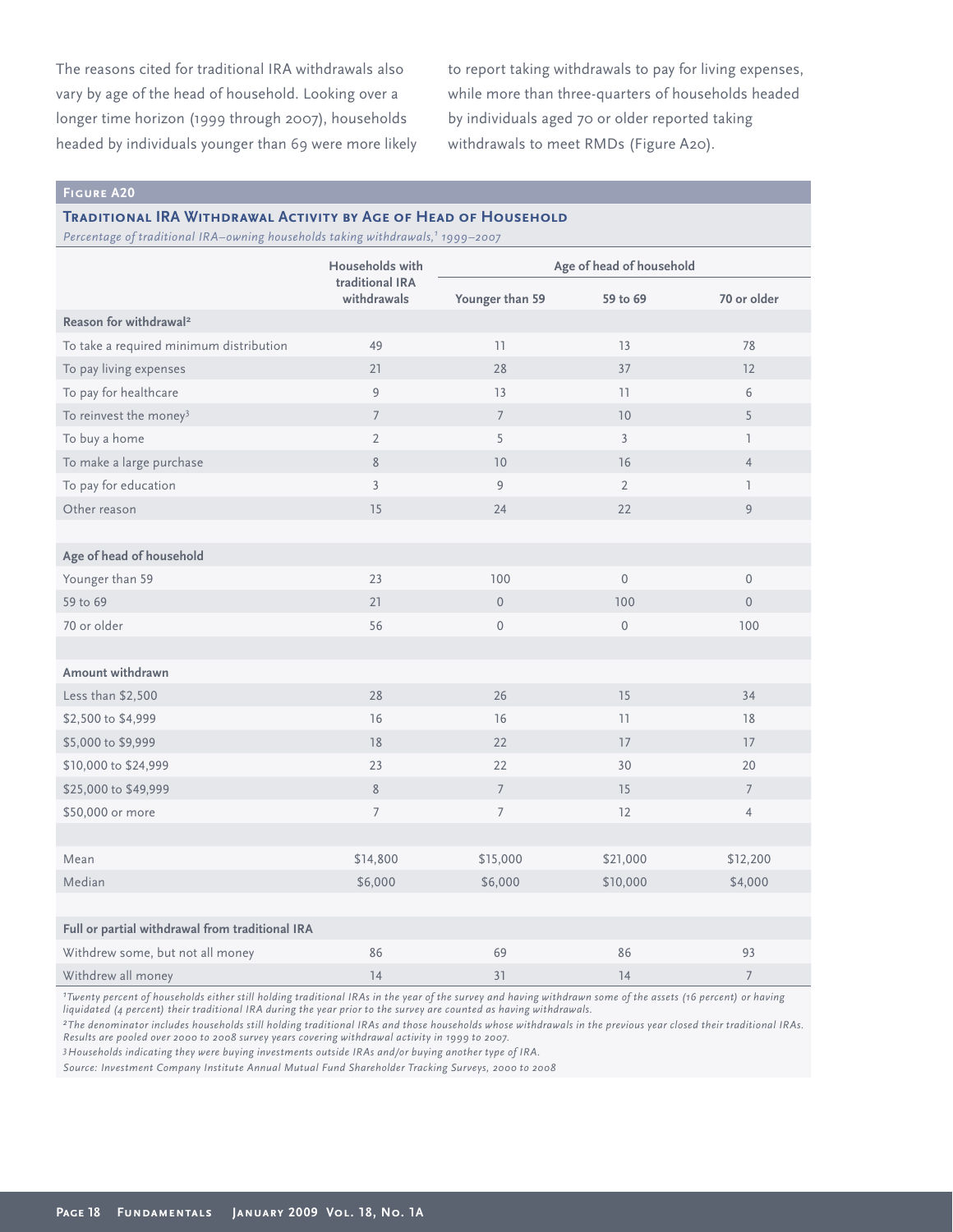#### **References**

- Brady, Peter, and Sarah Holden. 2008. "The U.S. Retirement Market, 2007." *Investment Company Institute Fundamentals* 17, no. 3 (July). Available [at www.ici.org/pdf/fm-v17n3.pdf.](http://www.ici.org/pdf/fm-v17n3.pdf)
- Brady, Peter, and Stephen Sigrist. 2008. "Who Gets Retirement Plans and Why?" *Investment Company Institute Perspective* 14, no. 2 (September). Available at [www.ici.org/pdf/per14-02.pdf.](http://www.ici.org/pdf/per14-02.pdf)
- Holden, Sarah, Kathy Ireland, Vicky Leonard-Chambers, and Michael Bogdan. 2005. "The Individual Retirement Account at Age 30: A Retrospective." *Investment Company Institute Perspective* 11, no. 1 (February). Available at [www.ici.org/pdf/](http://www.ici.org/pdf/per11-01.pdf) [per11-01.pdf.](http://www.ici.org/pdf/per11-01.pdf)
- Holden, Sarah, and Daniel Schrass. 2009. "The Role of IRAs in U.S. Households' Saving for Retirement, 2008." *Investment Company Institute Fundamentals* 18, no. 1 (January). Available [at www.ici.org/pdf/fm-v18n1.pdf.](http://www.ici.org/pdf/fm-v18n1.pdf)
- Internal Revenue Service. 2007. *Publication 590, Individual Retirement Arrangements*. Available at [www.irs.gov/pub/](http://www.irs.gov/pub/irs-pdf/p590.pdf) [irs-pdf/p590.pdf.](http://www.irs.gov/pub/irs-pdf/p590.pdf)
- Investment Company Institute. 2008. "The U.S. Retirement Market, Second Quarter 2008." *Investment Company Institute Fundamentals* 17, no. 3-Q2 (December). Available at [www.ici.org/stats/res/retmrkt\\_update.pdf.](http://www.ici.org/stats/res/retmrkt_update.pdf.)
- Sabelhaus, John, Michael Bogdan, and Daniel Schrass. 2008. *Equity and Bond Ownership in America, 2008*. Washington, DC: Investment Company Institute and New York, NY: Securities Industry and Financial Markets Association. Available at [www.ici.org/pdf/4rpt\\_08\\_equity\\_owners.pdf.](http://www.ici.org/pdf/4rpt_08_equity_owners.pdf)
- U.S. Census Bureau. 2008. *Current Population Reports, P60-235, Income, Poverty, and Health Insurance Coverage in the United States: 2007*. Washington, DC: U.S. Government Printing Office (August). Available [at www.census.gov/](http://www.census.gov/prod/2008pubs/p60-235.pdf) [prod/2008pubs/p60-235.pdf.](http://www.census.gov/prod/2008pubs/p60-235.pdf)

#### **NOTES**

- <sup>1</sup> The demographic and financial characteristics of IRA owners are derived from the May 2008 IRA Owners Survey of 800 randomly selected, representative U.S. households owning traditional IRAs, Roth IRAs, and employer-sponsored IRAs (SIMPLE IRAs, SEP IRAs, and SAR-SEP IRAs). The standard error for the total sample is  $\pm$  3.5 percentage points at the 95 percent confidence level. IRA ownership does not include ownership of Coverdell Education Savings Accounts (formerly called Education IRAs).
- For the rules governing IRAs, see Internal Revenue Service 2007. For a brief history of IRAs and a discussion of the various features of the different types of IRA, see Holden, Ireland, Leonard-Chambers, and Bogdan 2005. For definitions of key terms related to IRAs and retirement saving, see page 2 of Holden and Schrass 2009.
- 3 The number of U.S. households owning IRAs in 2000 through 2008 is based on the following U.S. Census Bureau's total U.S. household estimates: 106.4 million in 2000; 108.2 million in 2001; 109.3 million in 2002; 111.3 million in 2003; 112.0 million in 2004; 113.3 million in 2005; 114.4 million in 2006; 116.0 million in 2007; and 116.8 million in 2008 (see U.S. Census Bureau 2008).
- <sup>4</sup> See Holden, Ireland, Leonard-Chambers, and Bogdan 2005 for a discussion of the history of IRAs.
- 5 Prior to 2006, Roth IRAs could not directly accept rollovers from employer-sponsored retirement plans. Starting in 2006, Roth accounts in 401(k) and 403(b) plans could be rolled over to Roth IRAs. The Pension Protection Act of 2006 allows direct rollovers of non-Roth amounts in qualified employersponsored retirement plans to Roth IRAs starting in 2008. For a complete discussion of the specific rules, see Internal Revenue Service 2007. Among Roth IRA–owning households in 2008, 15 percent reported that their Roth IRAs contained assets that were initially from an employer-sponsored retirement plan (see Figure A17).
- In aggregate, 47 percent of the \$4.5 trillion in IRAs at mid-year 2008 was invested in mutual funds (see Investment Company Institute 2008 and Brady and Holden 2008).
- <sup>7</sup> See discussion and Figure 13 in Holden and Schrass 2009.
- <sup>8</sup> See Holden, Ireland, Leonard-Chambers, and Bogdan 2005 for a discussion of the relationship between demographic characteristics and the propensity to save. For additional discussion, see also Brady and Sigrist 2008 and Sabelhaus, Bogdan, and Schrass 2008.
- <sup>9</sup> For data on aggregate Roth IRA assets, contributions, and conversions, see Investment Company Institute 2008. For reference on rules governing IRAs, see Internal Revenue Service 2007.